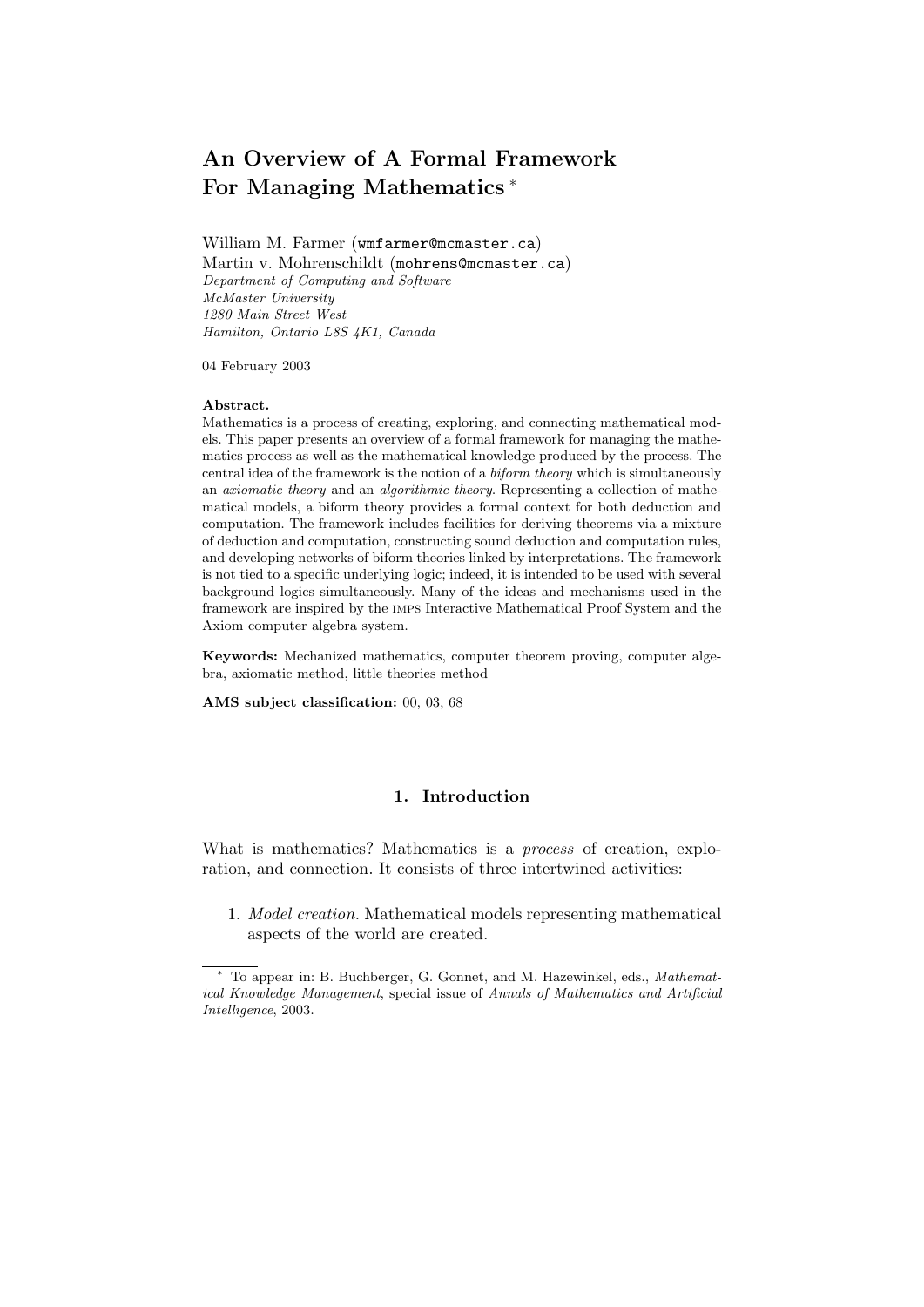# 2 Farmer and v. Mohrenschildt

- 2. Model exploration. The models are explored by stating and proving conjectures and by performing computations.<sup>1</sup>
- 3. Model connection. The models are connected to each other so that results obtained in one model can be used in other related models.

Although mathematical models come in many forms, most mathematical models can be considered as collections of objects related in certain ways. For example, the standard model of the natural numbers consists of an infinite set  $N = \{0, 1, 2, \ldots\}$ , the usual binary operations + and  $*$  on N, and the usual binary relations = and  $<$  on N.

By producing models and knowledge about models, the mathematics process enlarges the body of mathematical knowledge. Mathematical knowledge, in turn, fuels the mathematics process. Old ideas are joined and refined into new ideas. Old structures are extended and refashioned into new structures. Patterns are discovered and illuminated.

The mathematics process has produced a body of mathematical knowledge that is truly overwhelming in both size and complexity and that is being enlarged at an ever increasing rate. Compared to other disciplines, the system for managing the mathematics process and the knowledge it produces is very primitive and has changed relatively little in the last half century. Although computers are used extensively for performing computations, they are rarely used for the other parts of the mathematics process. The great majority of mathematical knowledge is expressed in the abbreviated, informal, non-machine-readable style mathematicians have employed for centuries. In this new century, how should mathematics be managed to best facilitate its further production via the mathematics process and its application in science and technology?

This question is one of the most important questions facing mathematics today. We believe that the answer to it should be a formal framework that meets the following goals:

- 1. Model Representation. The framework provides a way of representing models and knowledge about models.
- 2. Process Facilitation. The framework facilitates the full process of creating, exploring, and connecting models.
- 3. Mechanization. The framework can be effectively mechanized by a software system.

Visualization is another important model exploration technique which is not considered in this paper.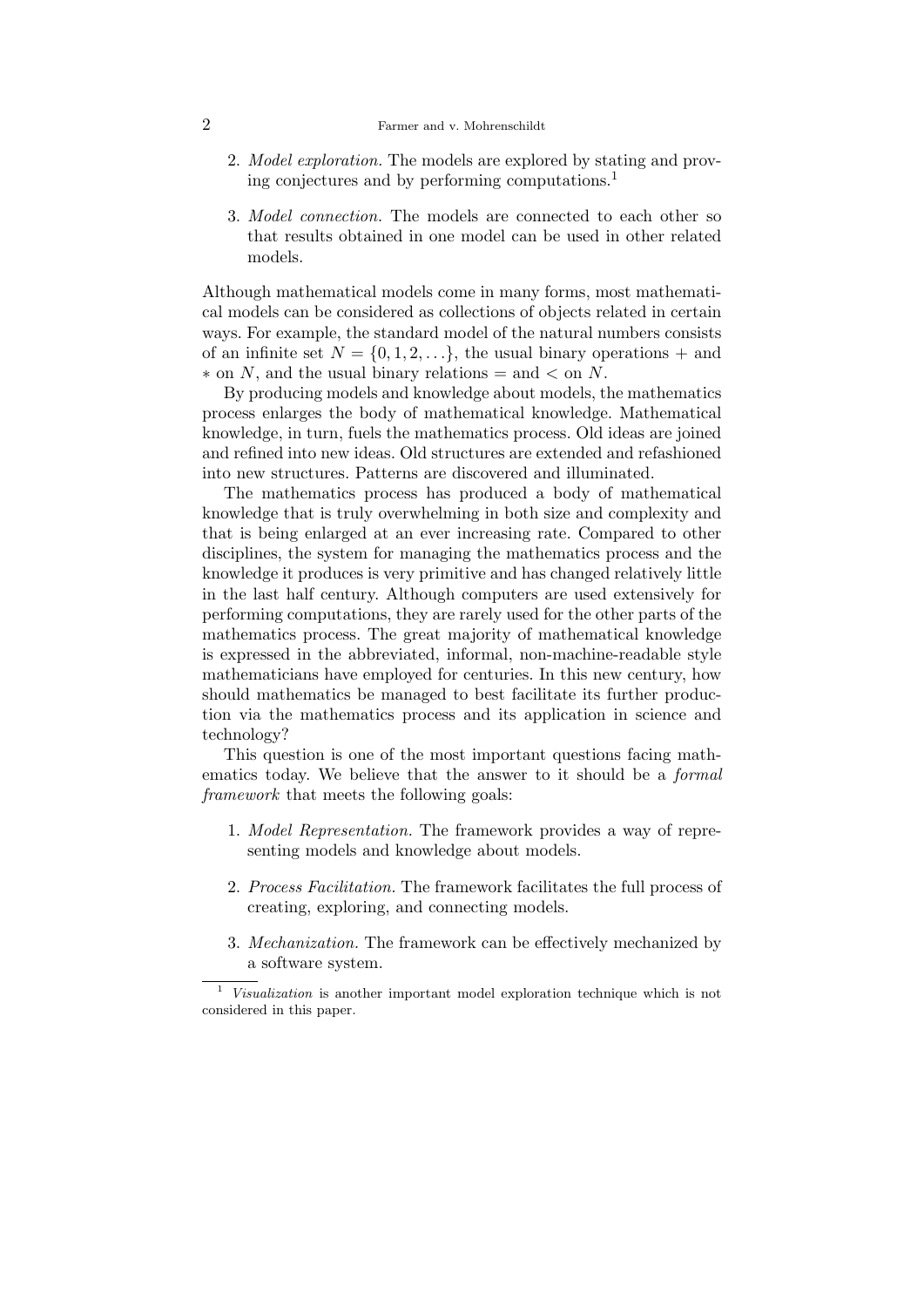There are two principal candidates for such a framework: computer theorem proving and computer algebra.

# Computer Theorem Proving

Computer theorem proving emphasizes the conjecture proving aspect of the mathematics process. An *axiomatic theory*  $T$  is used to represent a collection of one or more mathematical models with similar structure. Formally, T is a triple  $(K, L, \Gamma)$  where K is a logic (consisting of a family of formal languages and a set of models for each language), L is a language of  $\mathbf{K}$ , and  $\Gamma$  is a set of formulas of L. The members of  $\Gamma$  are called the *axioms* of T. A *model* of T is a model of **K** for L in which each axiom of  $T$  holds. The language  $L$  provides a common vocabulary for making statements about the models of T. Each logical consequence of the axioms of T holds in each model of T. Example 1.1 below presents a formulation of Peano arithmetic, a famous axiomatic theory that represents the standard model of the natural numbers.

The computer theorem proving framework is mechanized by a wide range of different kinds of computer theorem provers. Examples include Automath [45], Coq [2], eves [15], hol [36], imps [28], Isabelle [47], Mizar [50], Nqthm [5], Nuprl [14], Otter [43], and pvs [46]. Most theorem provers are primarily used to prove conjectures in the context of an axiomatic theory. Other aspects of the mathematics process are usually not well supported. However, some can be used to manage the creation, extension, and connection of axiomatic theories, and some can perform computations in the process of proving conjectures.

EXAMPLE 1.1 (Peano Arithmetic). Let L be a language of secondorder logic (SOL) with exactly two nonlogical constants:

- 1. An individual constant 0.
- 2. A unary function constant S (the successor function).

 $(L$  also contains the binary predicate constant  $=$  which is considered a logical constant.)

Let  $\Gamma$  be the set of the following three formulas of L:

- 1.  $\forall x \cdot S(x) \neq 0$  (0 is not a successor).
- 2.  $\forall x, y \cdot S(x) = S(y) \supset x = y$  (S is injective).
- 3.  $\forall P \cdot [P(0) \wedge (\forall x \cdot P(x) \supset P(S(x))] \supset \forall x \cdot P(x)$  (induction axiom).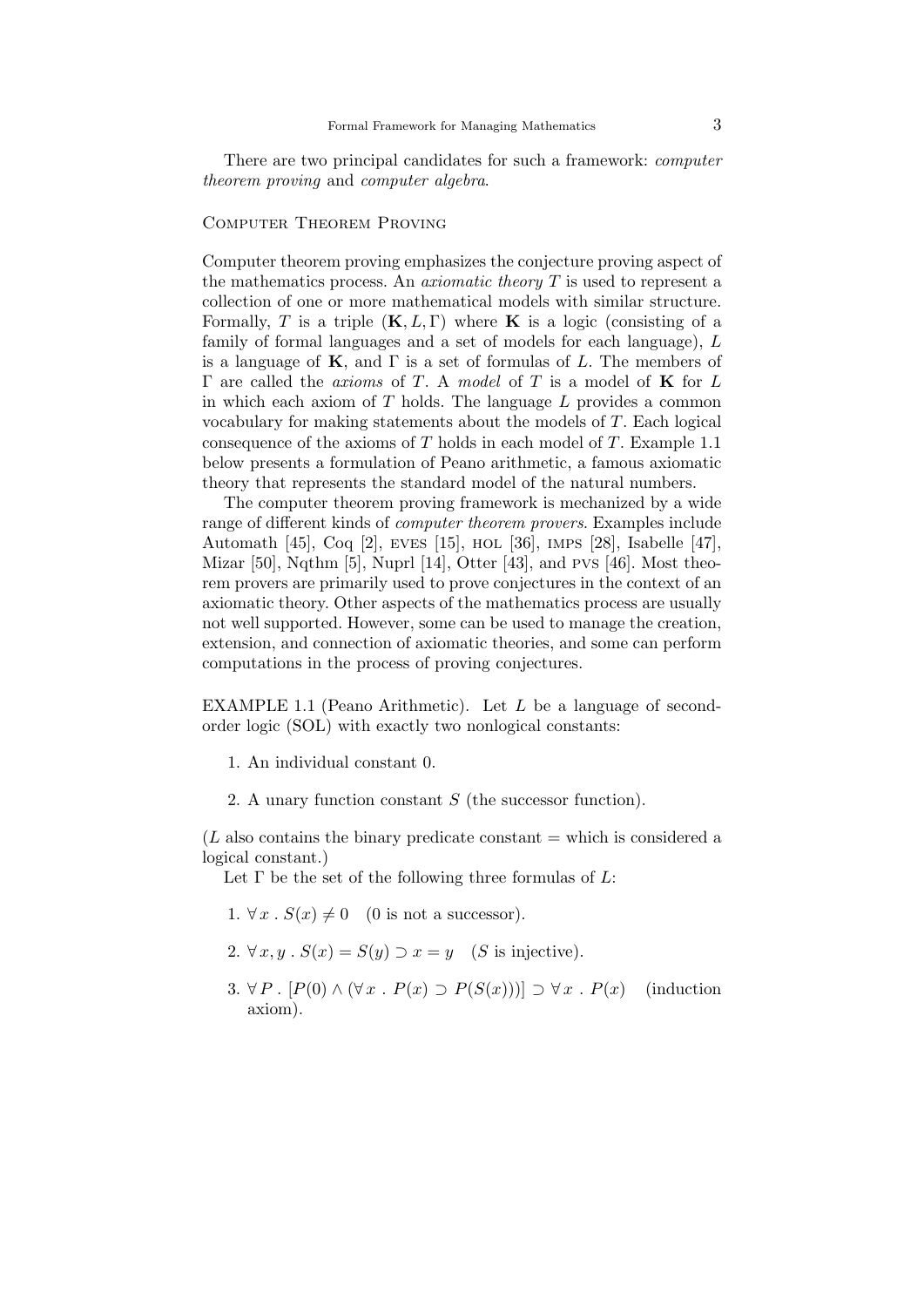$\mathbf{PA} = (\text{SOL}, L, \Gamma)$  is the (second-order) theory of Peano arithmetic. PA specifies a single model (up to isomorphism), namely, the standard model of the natural numbers. (The operations  $+$  and  $*$ , the relation  $\leq$ , and the natural numbers  $1, 2, \ldots$ , are definable in **PA**.)  $\Box$ 

PA is a powerful theory which is well suited for proving general theorems about the standard model of the natural numbers. However, it has some significant shortcomings. First, let  $PA'$  be  $PA$  plus definitions for  $+, * , <$ , and each nonzero natural number *n*.  $\mathbf{PA}'$  is not finitely axiomatizable (even in second-order logic), which means that  $\mathbf{PA}'$  cannot be represented in a computer system without some kind of procedural mechanism for encoding the infinite set of definitions  $\{1 = S(0), 2 = S(S(0)), \ldots\}$ . Second, to prove an equation such as  $4671 * 8334 = 38928114$  directly from the axioms of  $\overrightarrow{PA}$  requires a prodigious number of steps, while it can be proved with one calculation using a simple calculator.

### Computer Algebra

Computer algebra emphasizes the computational aspect of the mathematics process. An *algorithmic theory T* usually represents a single mathematical model. Formally, T is a triple  $(K, L, \Gamma)$  where K is a logic, L is a formal language of **K**, and  $\Gamma$  is a set of algorithms that take expressions of L as input and return expressions of L as output. The language L provides a vocabulary for making statements about the model  $T$  represents. The algorithms exhibit the behavior that the model possesses. Example 1.2 below presents a simple algorithmic theory that represents the standard model of the natural numbers.

The computer algebra framework is mechanized by computer algebra systems. Examples include Axiom [40], Macsyma [42], Maple [10], and Mathematica [54]. Most computer algebra systems are designed primarily for performing computations. Computations are performed at great speed, but the results are not always reliable. The algorithmic theories in which computation is performed are usually not represented as explicit, manageable units. Conjecture proving is generally not possible since mathematical knowledge is represented algorithmically.

EXAMPLE 1.2 (Natural Number Arithmetic). Let L be a language of first-order logic (FOL) with the following nonlogical constants:

- 1. Infinitely many individual constants  $0, 1, 2, \ldots$ .
- 2. Two binary function constants + and ∗.
- 3. One binary predicate constant <.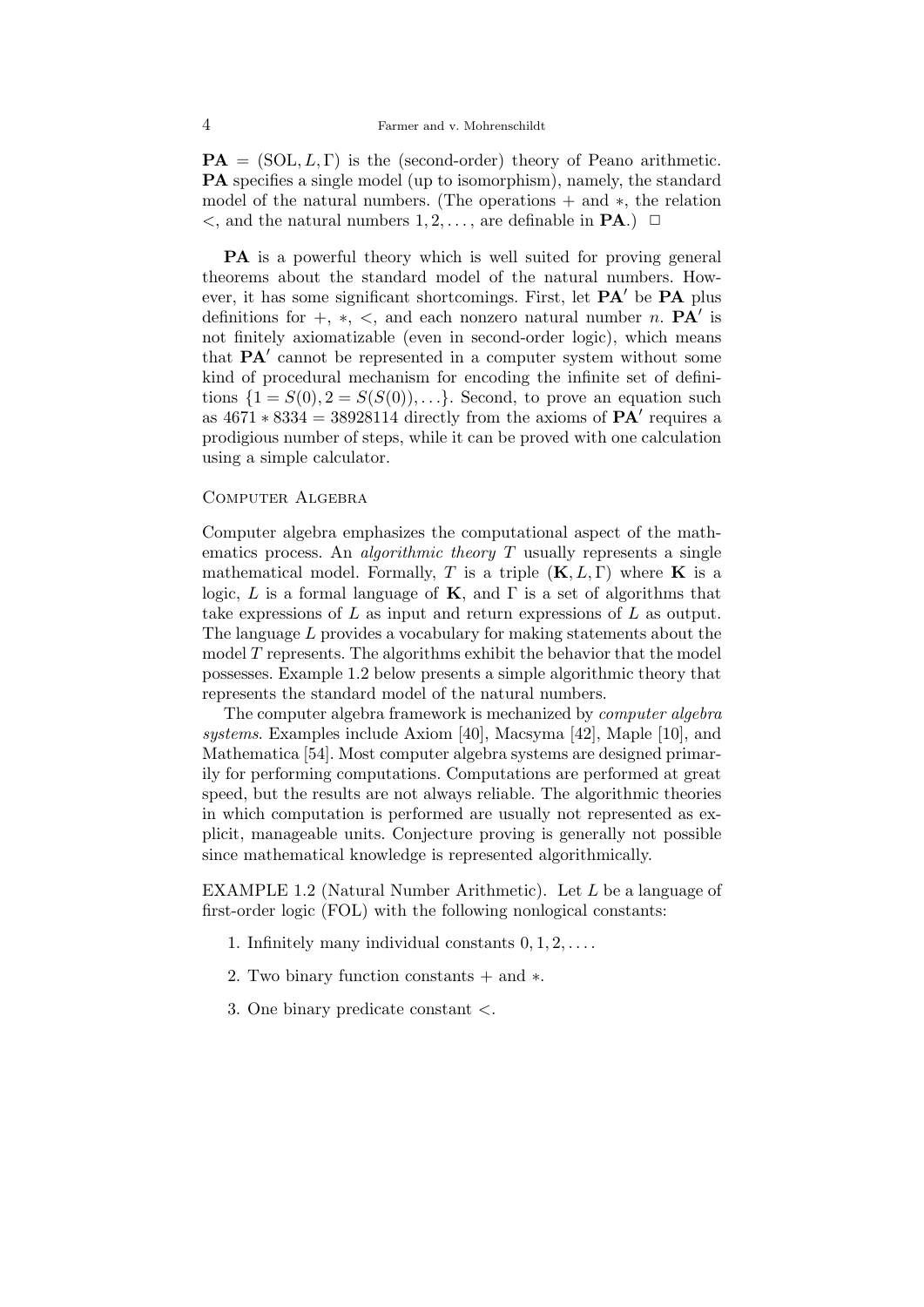$(L$  also includes the binary predicate constant  $=$  which is considered a logical constant.) A numeral of L is a member of  $\{0, 1, 2, \ldots\}$ , a numeric term of  $L$  is a variable-free term of  $L$ , and a numeric formula of  $L$  is an equation  $t_1 = t_2$  or inequality  $t_1 < t_2$  where  $t_1$  and  $t_2$  are numeric terms of L.

Let eval be an algorithm that, given a numeric term  $t$  of  $L$ , returns the numeral that "equals"  $t$ . Let reduce be an algorithm that, given a numeric formula  $A$ , returns the logical constant true or false if  $A$  is "true" or "false", respectively.  $NNA = (FOL, L, \{eval, reduce\})$  is an algorithmic theory of natural number arithmetic. NNA specifies the standard model of the natural numbers.  $\Box$ 

NNA is a powerful theory for evaluating (variable-free) numeric terms and deciding equations and inequalities between (variable-free) numeric terms. However, it is not at all suitable for proving abstract properties about the natural numbers. For example, it does not provide the means to prove the fundamental theorem of arithmetic that says every natural number  $> 1$  can be factored into a product of primes that is unique up to the order of the factors.

Neither computer theorem proving nor computer algebra fulfills our requirements for a formal framework for managing mathematics. First, some knowledge about mathematical models is best encoded declaratively using axioms, while other knowledge is best encoded procedurally using algorithms that manipulate expressions. A formal framework should allow models and knowledge about models to be represented in both ways. Second, the full process of creating, exploring, and connecting mathematical models should be supported. Emphasizing just conjecture proving or just computation is not enough. The power of the mathematics process comes from the rich interplay of creating models, exploring them using both deduction and computation, and connecting them when they share structure.

# Our Proposal for a Formal Framework

In this paper we propose a Formal Framework for Managing Mathematics (ffmm). It is for managing both the mathematics process and the knowledge it produces. FFMM is based on the notion of a *biform* theory which is simultaneously an axiomatic theory and an algorithmic theory. A biform theory represents a collection of mathematical models by encoding knowledge about the models both declaratively and procedurally. FFMM is intended to support the full mathematics process; it provides the means to manage the creation, exploration, and connection of biform theories. FFMM includes facilities for "derivation", "theoremoid construction", and "theory development". Derivation is a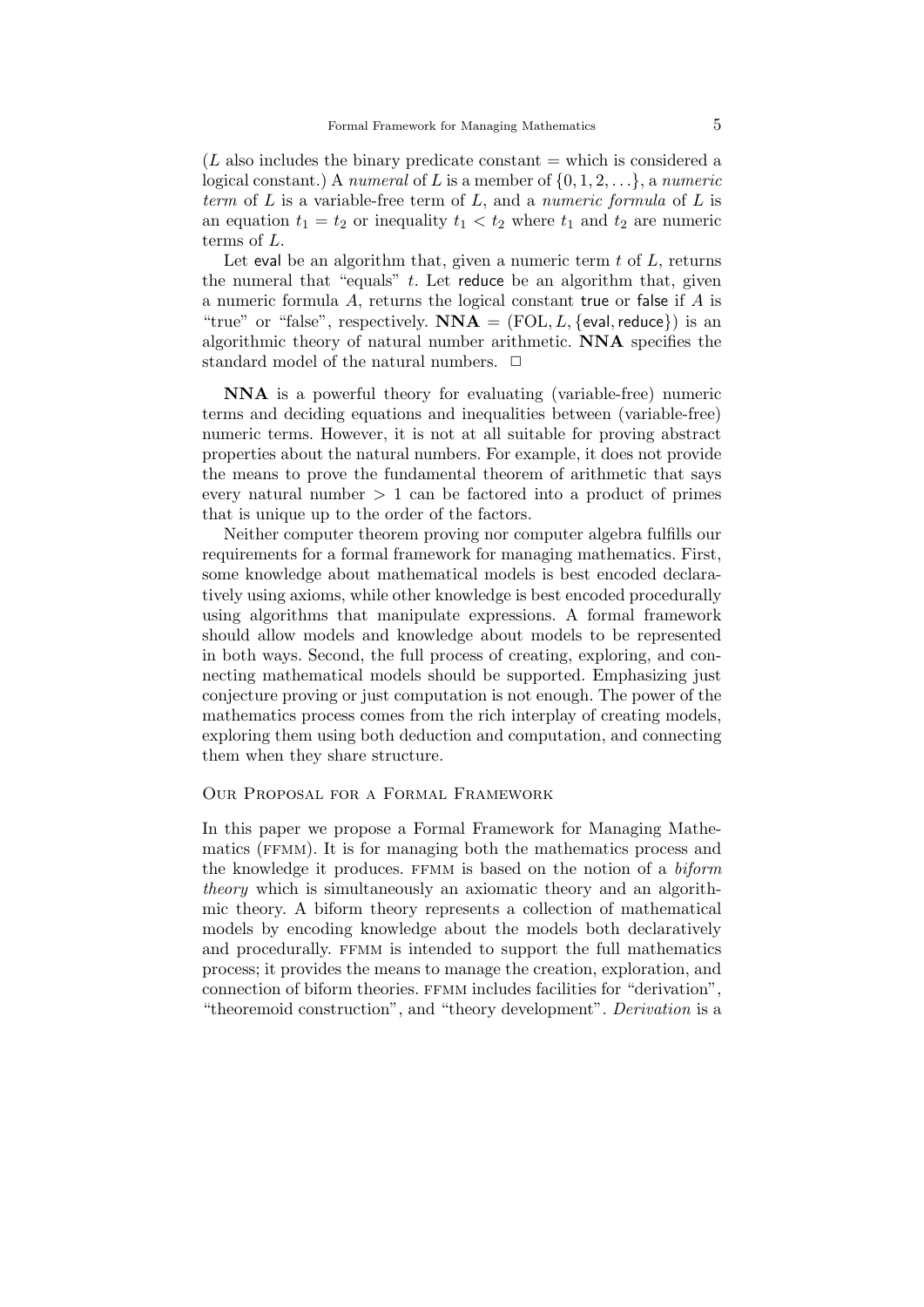merger of deduction and computation which is driven by the application of deduction and computation rules called theoremoids. Theoremoids are constructed from theorems and axiomoids, the primitive theoremoids of a biform theory, using techniques that guarantee soundness. And networks of biform theories are developed by creating biform theories, linking them with interpretations, and installing theorems, theoremoids, and definitions in them.

Many of the ideas and mechanisms used in FFMM are inspired by the imps Interactive Mathematical Proof System [31, 28, 29] and the Axiom [40] computer algebra system. The mechanization of FFMM is not discussed in this paper. We believe that  $FFMM$  can be mechanized using ideas embodied in computer theorem proving systems like imps and computer algebra systems like Axiom and Maple.

This paper presents an overview of FFMM; proofs and many other details are not presented. For a detailed presentation of FFMM, see the technical report [33].

There is a large body of work related to our proposal concerning (1) logical frameworks for managing logical systems and investigating metalogical issues and (2) the problem of integrating computer theorem proving and computer algebra. This related work is discussed at the end of the paper in section 11.

The rest of the paper is organized as follows. The properties that a background logic for ffmm must satisfy are discussed in section 2. The central notion of a biform theory is defined in section 3. Two techniques for constructing theoremoids are discussed in section 4. Derivation, the process for exploring biform theories, is introduced in section 5. Connecting biform theories using translations and interpretations is the subject of section 6. A brief overview of the FFMM infrastructure for developing networks of biform theories is found in section 7. Sections 8 and 9 present two special computational devices, algebraic processors and computational models. The paper then ends with a conclusion in section 10 and a survey of related work in section 11.

# 2. Logics

FFMM is not based on one particular background logic. Instead, mathematics can be formalized within a variety of traditional logics such as first-order logic and simple type theory. Moreover, several background logics can be used in FFMM simultaneously, and mathematical results can be shared between related logics (see section 6).

Each background logic must satisfy a relatively small set of properties. These properties are expressed in the notion of an "admissible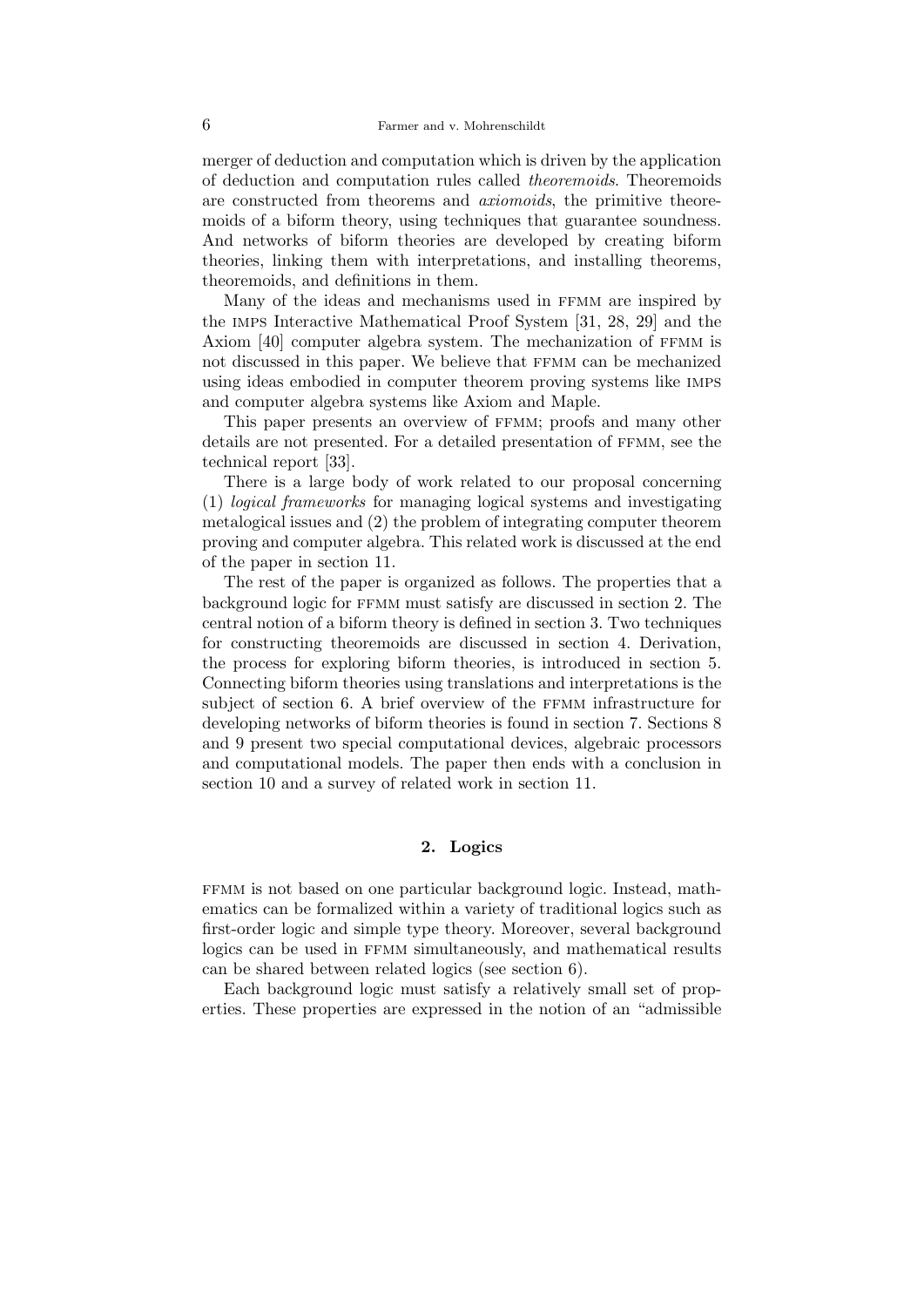logic" defined precisely in [33]. An admissible logic is a classical nonconstructive, two-valued logic defined as a family of "admissible languages" (that usually share a common structure).

#### **LANGUAGES**

A *language* is a triple  $L = (\mathcal{S}, \mathcal{E}, \sigma)$  where:

- 1.  $S$  is a set of syntactic objects called the *sorts* of  $L$ .
- 2.  $\mathcal{E}$  is a set of syntactic objects called the *expressions* of  $L$ .
- 3.  $\sigma : \mathcal{E} \to \mathcal{S}$  is a total function.

The phrase "E is an expression of L of sort  $\alpha$ " means that  $E \in \mathcal{E}$  and  $\sigma(E) = \alpha$ .

Let  $E$  be an expression of  $L, E_1$  be a subexpression of  $E$  at position p in E, and  $E_2$  be an expression of L such that  $\sigma(E_1) = \sigma(E_2)$ . The result of replacing  $E_1$  at position p in E with  $E_2$  is the syntactic object denoted by  $E[p/E_2]$ . We assume that  $E[p/E_2]$  is an expression of L of the same sort as  $E$ . That is, we assume that all languages are closed under the replacement of a subexpression with another expression of the same sort. E is *atomic* if it contains no subexpressions other than itself.

Let  $L_i = (\mathcal{S}_i, \mathcal{E}_i, \sigma_i)$  be a language for  $i = 1, 2$ .  $L_1$  is a sublanguage of  $L_2$  and  $L_2$  is an extension of  $L_1$ , written  $L_1 \leq L_2$ , if  $S_1 \subseteq S_2$ ,  $\mathcal{E}_1 \subseteq \mathcal{E}_2$ , and  $\sigma_1$  is a subfunction of  $\sigma_2$ .

A language  $L = (\mathcal{S}, \mathcal{E}, \sigma)$  is *admissible* if the following conditions hold:

- 1.  $S$  contains  $*$ , which denotes the sort of truth values.
- 2. true and false are expressions of L of sort ∗.
- 3. If  $E, E', E_1, \ldots, E_n$  are expressions of L of sort  $*$   $(0 \leq n)$ , then  $\neg E$  (negation),  $(E \supset E')$  (implication),  $\wedge (E_1, \ldots, E_n)$  (multiary conjunction), and  $\vee(E_1, \ldots, E_n)$  (multiary disjunction) are expressions of L of sort ∗.
- 4. If  $E_1$  and  $E_2$  are expressions of L of the same sort, then  $(E_1 \simeq E_2)$ is an expression of  $L$  of sort  $*$  (called an *equation*) that asserts the equality of  $E_1$  and  $E_2$ <sup>2</sup>.

<sup>&</sup>lt;sup>2</sup> In a standard logic,  $(E_1 \simeq E_2)$  means that  $E_1$  and  $E_2$  denote the same value, while in a logic that admits undefinedness like LUTINS  $[18, 19, 20]$ , the logic of IMPS.  $(E_1 \simeq E_2)$  means that either  $E_1$  and  $E_2$  denote the same value or  $E_1$  and  $E_2$  are both undefined.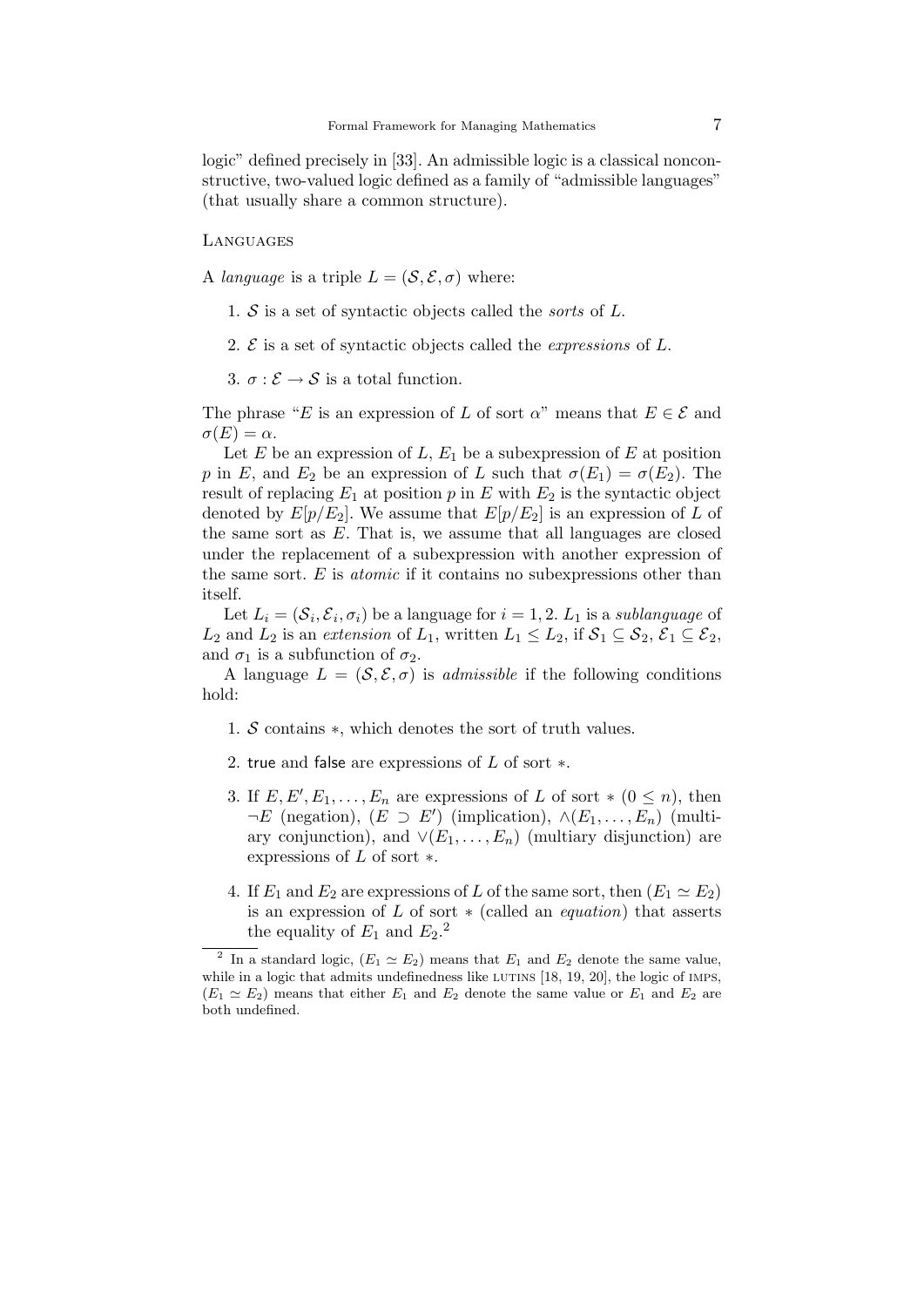# 8 Farmer and v. Mohrenschildt

5. If  $E_1, E_2, E_3$  are expressions of L with  $\sigma(E_1) = *$  and  $\sigma(E_2) =$  $\sigma(E_3) = \alpha$ , then if  $(E_1, E_2, E_3)$  is an expression of sort  $\alpha$  (called a conditional) that denotes  $E_2$  if  $E_1$  is true and denotes  $E_3$  if  $E_1$ is false.

In summary, a language is admissible if it contains certain basic machinery for forming propositional statements, equations, and conditionals. Let a formula be an expression of an admissible language of sort ∗.

### **MODELS**

A semantics for an admissible language L is given by a set of models for L (see [33]). Let M be a set of models for L,  $M = (\mathcal{D}, V) \in \mathcal{M}$ , A be a formula of L, and  $\Sigma$  be a set of formulas of L. M satisfies A, written  $M \models A$ , if  $V(A) = T$  (i.e., A is true in M). M satisfies  $\Sigma$ , written  $M \models \Sigma$ , if M satisfies each  $B \in \Sigma$ . A is valid with respect to M, written  $\models_{\mathcal{M}} A$ , if every model in M satisfies A. A is a logical *consequence* of  $\Sigma$  with respect to M, written  $\Sigma \models_M A$ , if every model in M that satisfies  $\Sigma$  also satisfies A.

# LOCAL CONTEXTS

Let E and  $E_1 \simeq E_2$  be expressions of L such that  $E_1$  is a subexpression of E at position  $p$ , M be a set of models for L, and C be a set of formulas occurring in  $E. C$  is a *local context* in  $E$  at  $p$  with respect to  $\mathcal M$  if, for all sets  $\Sigma$  of formulas of L,

 $\Sigma \cup C \models_{\mathcal{M}} E_1 \simeq E_2$ 

implies

$$
\Sigma \models_{\mathcal{M}} E \simeq E[p/E_2].
$$

In other words, a local context in an expression  $E$  at a position  $p$  is a set of formulas in  $E$  that govern the subexpression of  $E$  occurring at p. For example,  ${A}$  is a local context at the position where B occurs in  $A \supset B$  and  $\{A_1, \ldots, A_{i-1}\}\$ is a local context at the position where  $A_i$  occurs in  $\wedge (A_1, \ldots, A_n)$ .

The method of local contexts [44] is a powerful idea that is applicable to both deduction and computation. See [28, 30] for examples of how local contexts are used in imps to facilitate deduction and computation. In FFMM, local contexts are used to control the local application of deduction and computation rules (see section 5).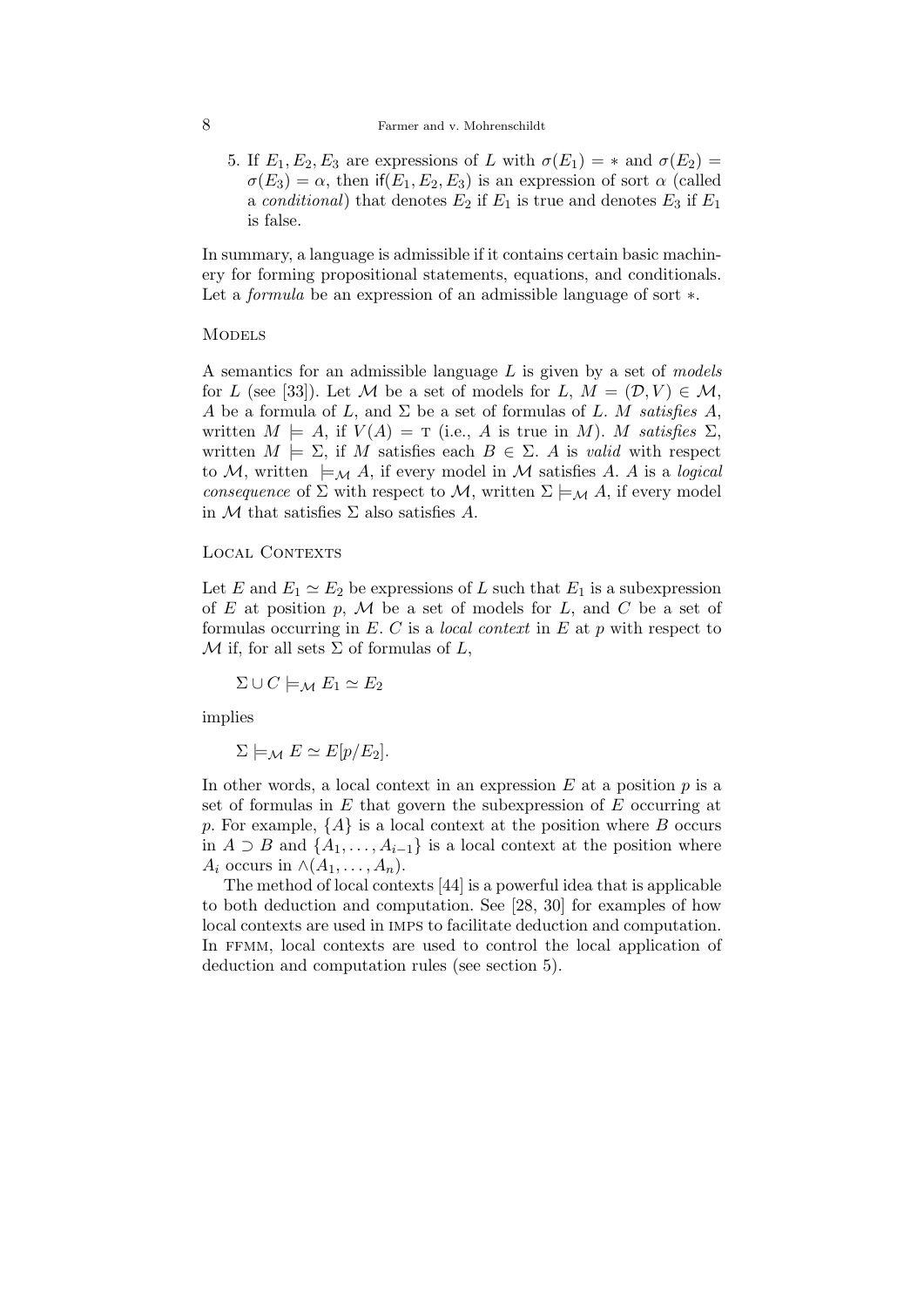# Admissible Logics

An *admissible logic* is a triple  $\mathbf{K} = (\mathcal{L}, \mu, \kappa)$  such that:

- 1.  $\mathcal{L}$  is a set of admissible languages.
- 2. For each  $L \in \mathcal{L}$ ,  $\mu(L)$  is a set of models for L.
- 3. For each expression E of  $L \in \mathcal{L}$  and position p in E,  $\kappa(E, p)$  is a local context in E at p with respect to  $\mu(L)$ .

Many traditional logics (including propositional logic, first-order logic, and simple type theory) can be formulated as admissible logics. Logics that admit undefinedness, such as LUTINS  $[18, 19, 20]$ , the logic of imps, and other related logics (see [24, 25]), can also be formulated as admissible logics.<sup>3</sup>

For examples later in the paper, let  $\mathbf{K}_{\text{stt}} = (\mathcal{L}, \mu, \kappa)$  be an admissible logic formulation of Church's simple type theory [11].

# 3. Theories

In this section we introduce the central notion of a "biform theory", which is a generalization of both an axiomatic theory and an algorithmic theory. The "axioms" of a biform theory have both an axiomatic meaning and an algorithmic meaning. As a result, a biform theory is simultaneously an axiomatic theory and an algorithmic theory. Representing a collection of mathematical models, a biform theory provides a formal context for deduction and computation.

# **TRANSFORMERS**

Deduction and computation rules are represented in FFMM as algorithms called "transformers" that map expressions of one admissible language to expressions of another.

Let  $L_i = (\mathcal{S}_i, \mathcal{E}_i, \sigma_i)$  be an admissible language for  $i = 1, 2$ . transformer  $\Pi$  from  $L_1$  to  $L_2$  is an algorithm that implements a partial function  $\pi : \mathcal{E}_1 \to \mathcal{E}_2$ . For  $E \in \mathcal{E}_1$ , let  $\Pi(E)$  mean  $\pi(E)$ , and let dom( $\Pi$ ) denote the domain of  $\pi$ , i.e., the subset of  $\mathcal{E}_1$  on which  $\pi$  is defined.  $\Pi$ resides in a language  $L = (\mathcal{S}, \mathcal{E}, \sigma)$  if  $\Pi$  is a transformer from L to L and, for all expressions  $E \in \text{dom}(\Pi)$ ,  $\sigma(E) = \sigma(\Pi(E))$ .

A transformer is intended to be an expression transforming algorithm that preserves meaning or modifies meaning in a prescribed way.

<sup>&</sup>lt;sup>3</sup> For the logics LUTINS and STMM [24], this requires adding machinery to the framework to handle "subsorts".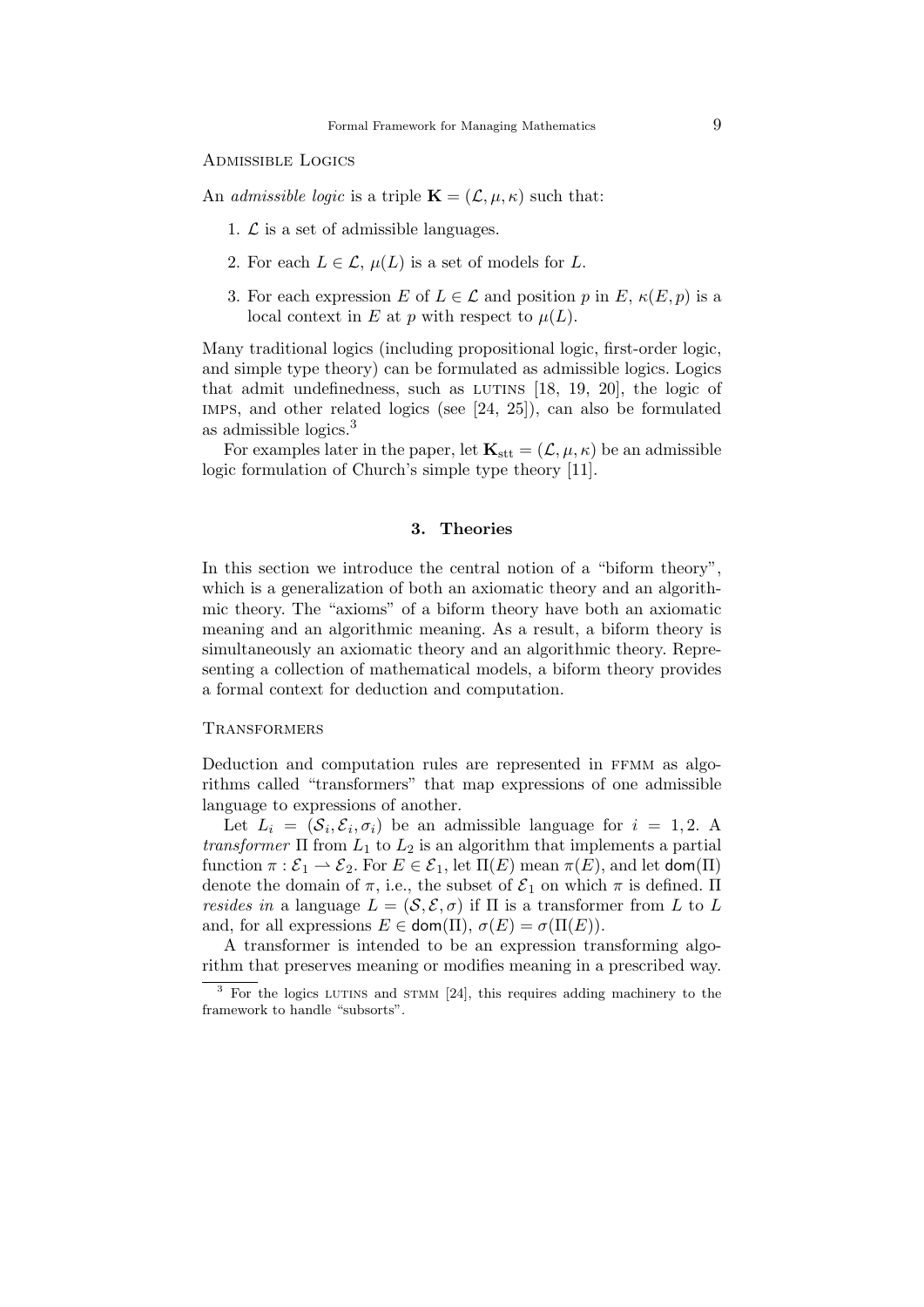For instance, a transformer can represent an evaluator, a simplifier, a rewrite rule, a rule of inference, a decision procedure, or a translation from one language to another. Various examples of transformers will be given later in the paper.

REMARK 3.1. Context-sensitive deduction and computation rules, that give different values under different assumptions, can be represented by transformers that return conditionals.

Suppose  $\Pi$  is a transformer residing in a language L. Let E be an expression of L and  $E_1$  be a subexpression of E at position p in E. The application of  $\Pi$  to E at p, written  $\Pi(E, p)$ , is the expression  $E[p/\Pi(E_1)]$ .  $\Pi(E, p)$  is undefined if  $\Pi(E_1)$  is undefined. (Since L is a language,  $E[p/\Pi(E_1)]$  is an expression of L of sort  $\sigma(E)$  if  $\Pi(E_1)$  is defined.)

#### **FORMULOIDS**

A "formuloid" generalizes a formula and an algorithm.

Let L be an admissible language. A *formuloid* of L is a pair  $\theta =$  $(k, X)$  where:

- 1.  $k \in \{0, 1, 2, \ldots\}$  is the kind of  $\theta$ .
- 2. If  $k = 0$ , then X is a formula A of L and  $\theta$  is called an *assertional* formuloid.
- 3. If  $k > 0$ , then X is a transformer  $\Pi$  residing in L and  $\theta$  is called a transformational formuloid.

A formuloid of kind 1 is called an equational formuloid. In this paper, we will concentrate our attention on formuloids of kind 0 and 1, i.e., on assertional and equational formuloids. Many other useful kinds of transformational formuloids can be defined (see [33] for examples).

The span of  $\theta$ , written span( $\theta$ ), is a set of formulas of L. If  $k = 0$ ,  $span(\theta) = \{A\}.$  If  $k = 1$ ,  $span(\theta) = \{E \simeq \Pi(E) : E \in dom(\Pi)\}.$  For a transformational formuloid of kind  $k > 1$ , span $(\theta)$  will normally be a set of formulas relating the input of  $\Pi$  to its output. For example, span( $\theta$ ) could be a set of implications  $E \supset \Pi(E)$ , inequalities  $E <$  $\Pi(E)$ , transitive relations  $R(E, \Pi(E))$ , etc.

The *operation* of  $\theta$ , written **oper** $(\theta)$ , is a transformational formuloid. If  $k = 0$ , oper $(\theta) = (1, \Pi_{A \mapsto true})$  where  $\Pi_{A \mapsto true}$  is a transformer that maps A to true but is undefined on all other expressions. If  $k \geq 1$ ,  $\text{oper}(\theta) = \theta$ . A formuloid has two meanings. Its *axiomatic* meaning is its span of formulas, and its algorithmic meaning is its operation.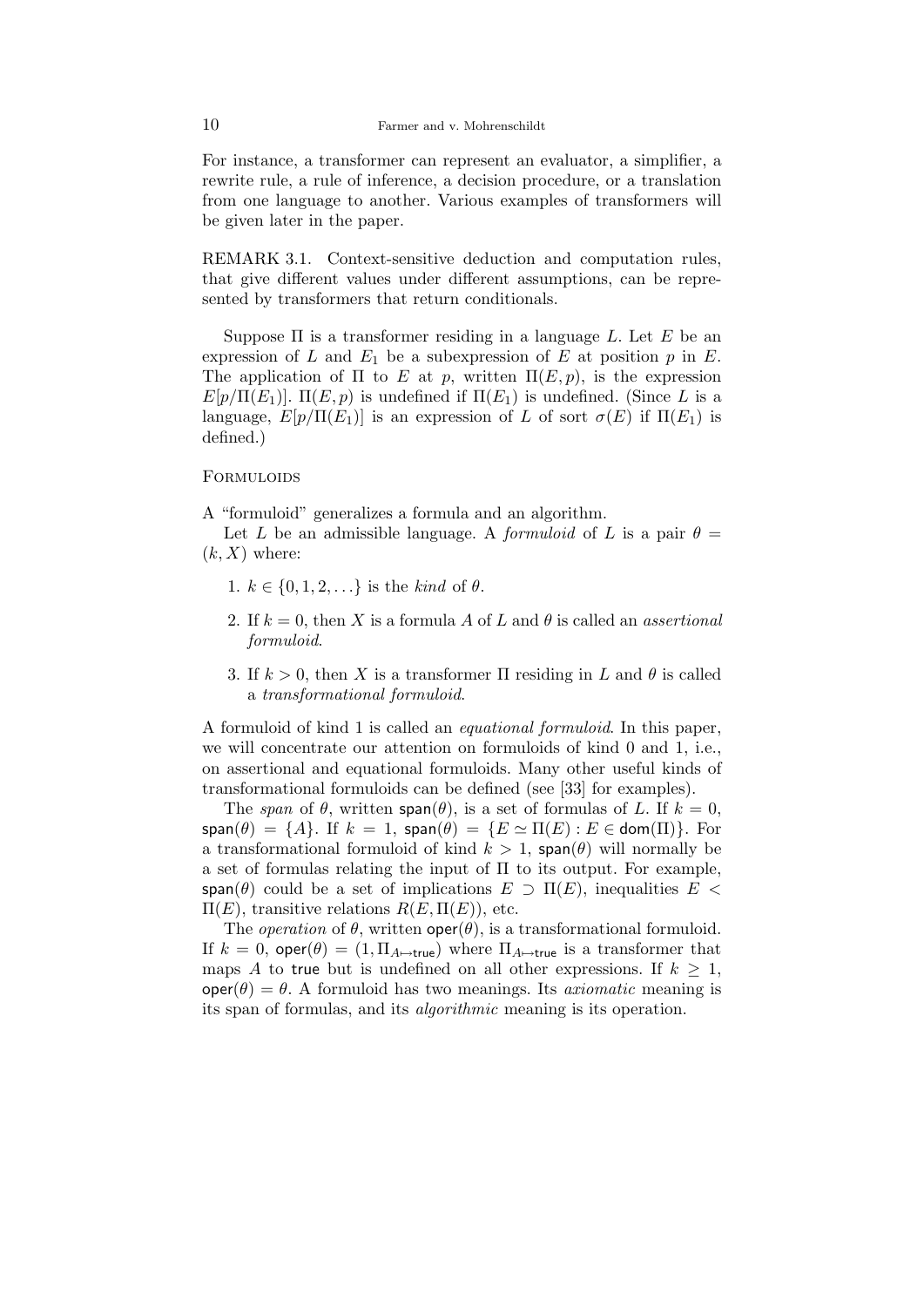Biform Theories

- A *biform theory* is a triple  $T = (\mathbf{K}, L, \Gamma)$  where:
	- 1.  $\mathbf{K} = (\mathcal{L}, \mu, \kappa)$  is an admissible logic called the *logic* of T.
	- 2. L is a member of  $\mathcal L$  called the *language* of T.
	- 3. Γ is a set of formuloids of L called the axiomoids of T.

The span of T, written span(T), is the union of the spans of the axiomoids of  $T$ , i.e.,

$$
\bigcup_{\theta \in \Gamma} \mathsf{span}(\theta).
$$

The *operations* of T, written  $\mathsf{oper}(T)$ , is the set of operations of the axiomoids of T, i.e.,

 $\{\mathsf{oper}(\theta) : \theta \in \Gamma\}.$ 

T can be viewed as having two forms simultaneously:  $(K, L, \text{span}(T))$ is its form as an axiomatic theory and  $(K, L, \text{oper}(T))$  is its form as an algorithmic theory.

A model of T is a model  $M \in \mu(L)$  such that  $M \models \text{span}(T)$ . A is an axiom of T if  $A \in \text{span}(T)$ . A is a theorem of T, written  $T \models A$ , if span(T)  $\models_{\mu(L)} A$ . Let thm(T) denote the set of theorems of T. A theoremoid of T is a formuloid  $\theta$  of L such that, for each  $A \in \text{span}(\theta)$ ,  $T \models A$ . Obviously, each axiomoid of T is also a theoremoid of T. Let thmoid $(T)$  denote the set of theoremoids of T.

REMARK 3.2. The great majority of commonly used rules of inference can be represented by transformational formuloids of one kind or another. The exceptions include rules like universal generalization (∀ introduction) and existential instantiation (∃-elimination). In [22], we show how rules of inference of this kind can be realized with conservative extensions made from "profiles" (see section 7).  $\Box$ 

Let  $\mathbf{K} = (\mathcal{L}, \mu, \kappa)$  be an admissible logic and  $T_i = (\mathbf{K}, L_i, \Gamma_i)$  be a biform theory for  $i = 1, 2$ .  $T_1$  is a *subtheory* of  $T_2$  and  $T_2$  is an extension of  $T_1$ , written  $T_1 \leq T_2$ , if  $L_1 \leq L_2$  and  $\text{thm}(T_1) \subseteq \text{thm}(T_2)$ . If  $T = (\mathbf{K}, L, \Gamma)$  is a biform theory and  $\Delta$  is a set of formuloids of

<sup>&</sup>lt;sup>4</sup> Notice that this definition does not require that  $\Gamma_1 \subseteq \Gamma_2$ , i.e., that  $T_2$  contain all the axiomoids of  $T_1$ . Thus two theories that are equivalent in the sense of being subtheories of each other could be based on entirely different axiomatic and algorithmic assumptions.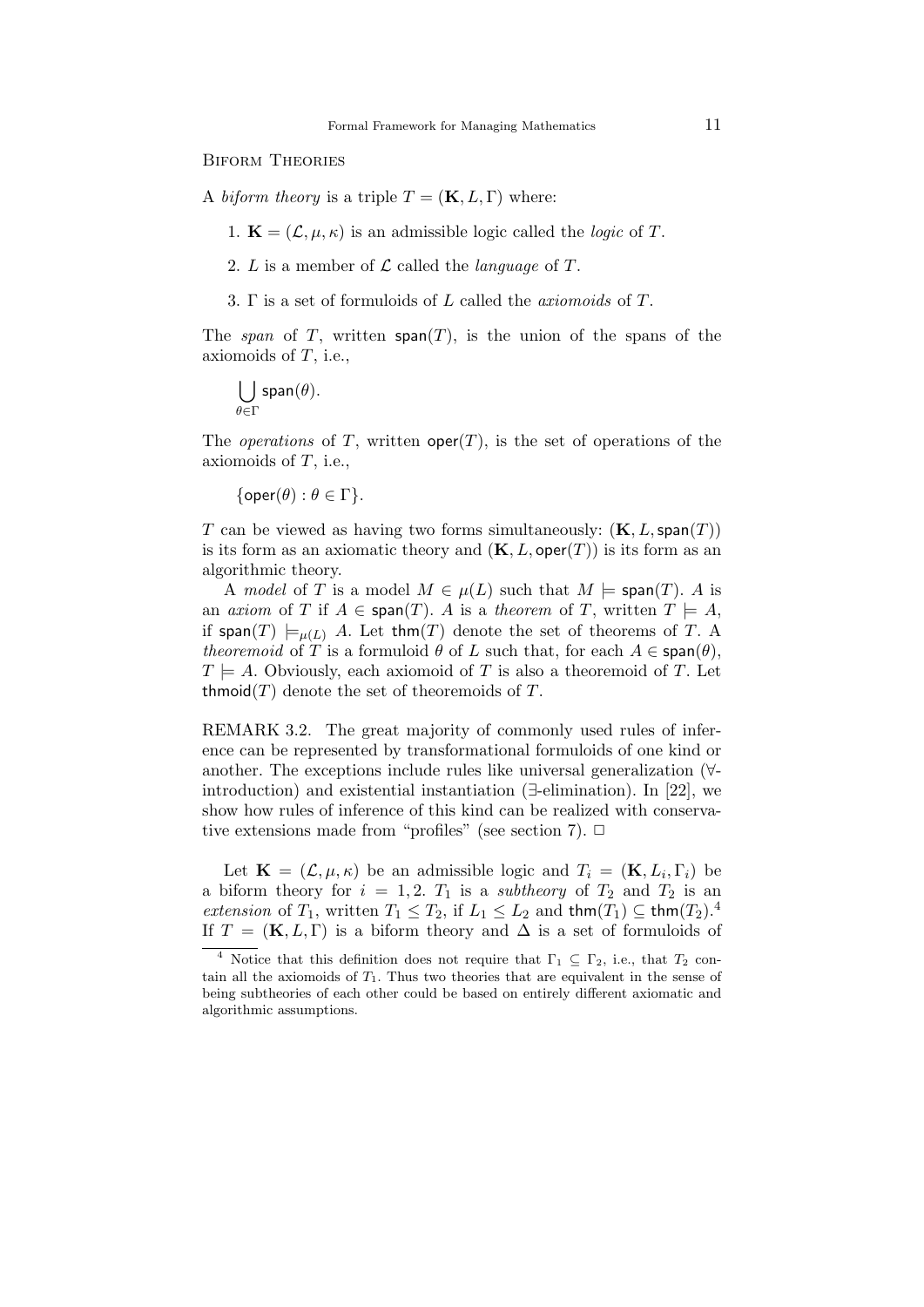languages in  $\mathcal{L}$ , then  $T[\Delta]$  is the extension  $T' = (\mathbf{K}, L', \Gamma \cup \Delta)$  of T where L' is the smallest language in  $\mathcal L$  such that  $L \leq L'$  and each  $\theta \in \Delta$ is a formuloid of L'.  $(T[\Delta] \text{ may not always be defined})$  Obviously, if  $T[\Delta]$  is defined,  $T \leq T[\Delta]$ . For a set of formulas  $\Sigma$ , let  $T[\Sigma]$  mean  $T[\{(0, A) : A \in \Sigma\}],$  and for a single formula A, let  $T[A]$  mean  $T[\{A\}].$ 

For examples later in the paper, let  $T_{\text{stt}} = (\mathbf{K}_{\text{stt}}, L_{\text{stt}}, \Gamma_{\text{stt}})$  be a biform theory formulation of the logical theory of  $\mathbf{K}_{\text{stt}}$ .

EXAMPLE 3.3 (Biform Theory of Peano Arithmetic). Let  $T_{pa} =$  $(K_{\text{stt}}, L_{\text{pa}}, \Gamma_{\text{pa}})$  be an extension of  $T_{\text{stt}}$  such that:

- 1.  $L_{\text{stt}} \leq L_{\text{pa}}$ .
- 2.  $L_{pa}$  includes atomic expressions  $0, 1, 2, \ldots$  of sort  $\iota$ ; an atomic expression S of sort  $(\iota \to \iota);$  atomic expressions + and  $*$  of sort  $(\iota \to (\iota \to \iota))$ ; and an atomic expression  $\lt$  of sort  $(\iota \to (\iota \to *)$ ).  $(\iota, \text{ the sort of individuals, is intended to denote the set of natural})$ numbers.)
- 3.  $\Gamma_{\text{pa}} = \Gamma_{\text{stt}} \cup \{\theta_1, \ldots, \theta_8\}$  where:
	- a)  $\theta_1$ ,  $\theta_2$ , and  $\theta_3$  are assertional axiomoids representing the three axioms of the axiomatic theory PA presented in Example 1.1.
	- b)  $\theta_4$ ,  $\theta_5$ , and  $\theta_6$  are assertional axiomoids that define the operations + and ∗ and the relation <, respectively.
	- c)  $\theta_7$  and  $\theta_8$  are equational axiomoids representing the algorithms eval and reduce of the algorithmic theory NNA presented in Example 1.2.

 $T_{pa}$  is biform theory formulation of Peano arithmetic that combines the axiomatic and algorithmic machinery of **PA** and **NNA**.  $\Box$ 

It is important to emphasize that the axiomoids of a biform theory are assumptions. The members of their spans are assumed to be true and the results of their operations are assumed to be sound. Thus, the transformational axiomoids  $\theta_7$  and  $\theta_8$  of Example 3.3 are taken as assumptions and whether or not they are sound in  $T_{pa}$  is not a meaningful question.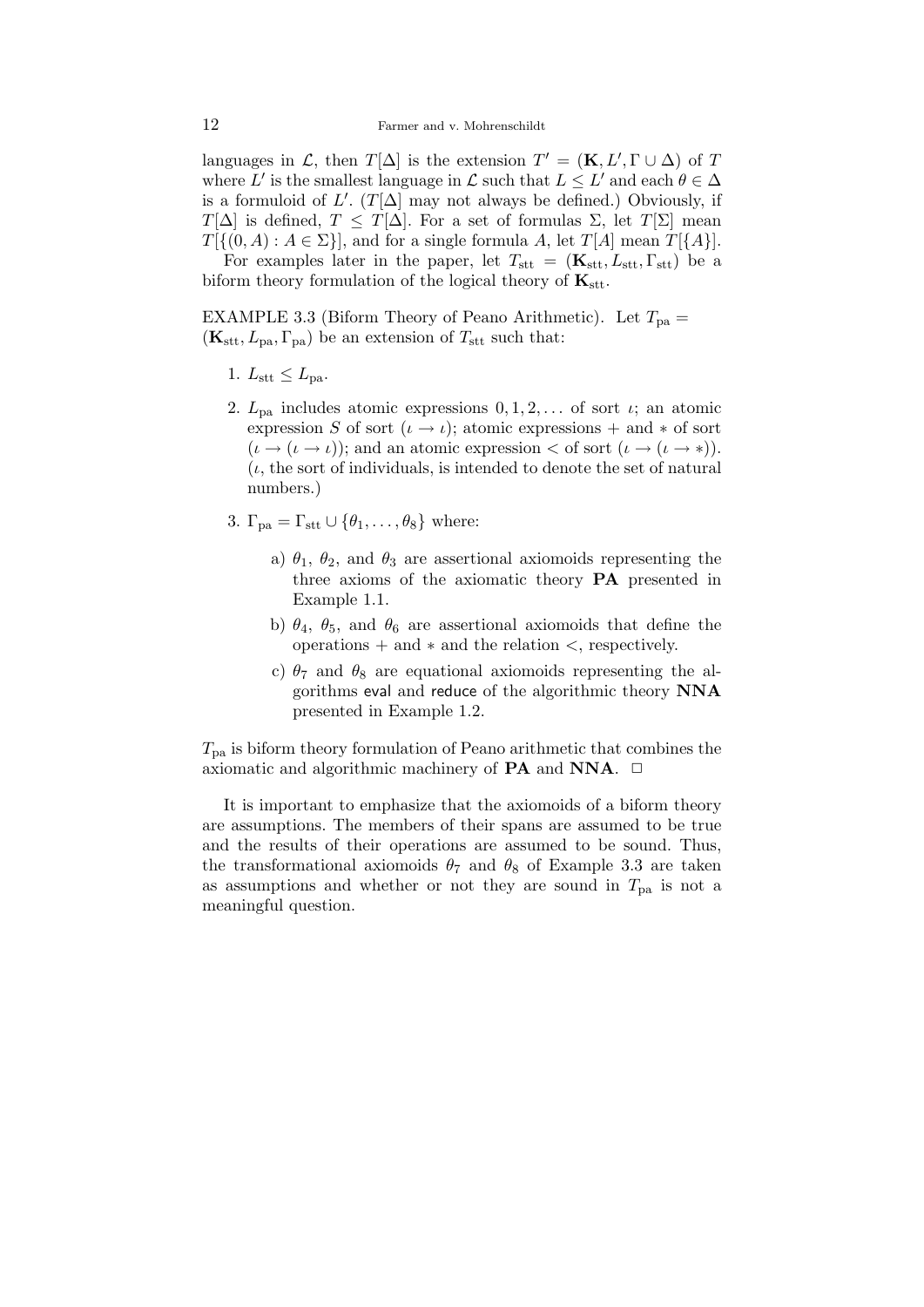# 4. Theoremoid Construction

In the next section we will present the notion of "derivation", a merger of deduction and computation. We will see that the essence of derivation is the application of theoremoids. Effective derivation requires a well-stocked toolbox of theoremoids for each employed biform theory. Of course, the toolbox of theoremoids for a theory contains the axiomoids of the theory, but these may not embody all the reasoning and computational techniques that are desired. How are other theoremoids obtained?

There are two parts to the answer for a biform theory  $T$ . First, if A is a theorem of T, then  $(0, A)$  will always be an assertional theoremoid of  $T$ . Second, a transformational theoremoid of  $T$  is obtained by constructing a transformer  $\Pi$  residing in the language of T and then proving that, for some  $k \in \{1, 2, \ldots\}$ ,  $(k, \Pi)$  is a theoremoid of T.

FFMM does not include a general system for proving that a given transformational formuloid is a theoremoid of a particular theory. Instead, it includes a collection of techniques for constructing transformational formuloids for which theoremoidhood is guaranteed by the construction itself. Two of the techniques are described in this section. A third technique, based on theory interpretation, is described in section 6. Together these techniques constitute a toolkit for building sound deduction and computation tools in the form of transformational theoremoids.

#### Computing with Theorems

One can define a family of theorem-to-theoremoid constructors for  $\mathbf{K}_{\text{stt}}$ that automatically generate transformational theoremoids from theorems, in the style of theorem macetes as employed in imps (see [28, 30]). The form of the generated transformational theoremoid depends on the syntactic form of the theorem.

For example, suppose the theorem A is a formula of the form

 $\forall x_1 : \alpha_1, \ldots, x_n : \alpha_n : B \supset E_1 \simeq E_2$ 

where each  $x_i$  is a quantified variable of sort  $\alpha_i$  that may occur in  $B, E_1$ , and  $E_2$ . Define  $\theta_A$  to be  $(1, \Pi_A)$  where  $\Pi_A$  is a transformer residing in L defined as follows: If E is alpha-equivalent to  $E_1\tau$ , where  $\tau$  is a substitution with domain  $\{x_1, \ldots, x_n\}$ , then  $\Pi(E) = \text{if}(B\tau, E_2\tau, E)$ ; otherwise  $\Pi(E)$  is undefined.  $\theta_A$  is an equational theoremoid of T that applies A as a conditional rewrite rule (the "reverse" conditional rewrite rule can also be generated from A). When  $\theta_A$  is applied in a derivation graph, it introduces a conditional that can be resolved by simplification or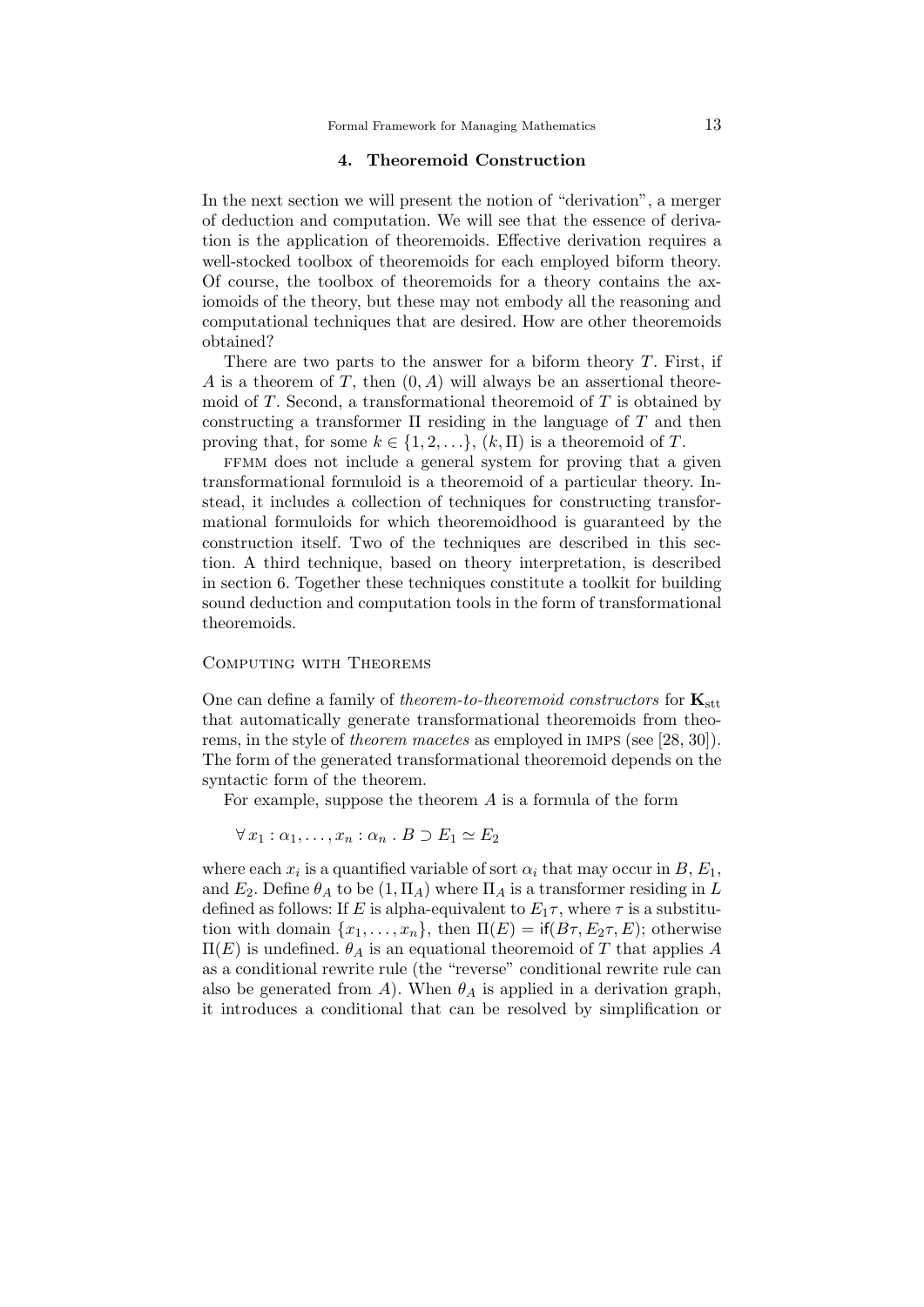split with the split-conditional operator (see section 5). Other examples of theorem-to-theoremoid constructors using quantification are given in [32, 33].

This method of generating transformational theoremoids from theorems is a very powerful technique. Transformational theoremoids are designed by writing formulas of the right form, are verified by proving that the formulas are theorems, and, finally, are constructed automatically. Thus the construction of a large collection of useful transformational theoremoids is reduced to essentially just theorem formulation and proving.

### Combining Theoremoids

A theoremoid combinator forms a new transformational theoremoid from a set of existing transformational theoremoids. Theoremoid combinators are inspired by the macete constructors of imps (see [28, 30]).

For example, the fixpoint combinator builds a transformational theoremoid whose transformer has the effect of repeating applying the transformer of a given transformational theoremoid to an expression until the expression remains unchanged. Let  $T = (\mathbf{K}, L, \Gamma)$  be a biform theory and  $\theta = (k, \Pi) \in \text{thmod}(T)$  where  $0 \leq k$ . For  $n \geq 1$ , define  $\Pi^n$  to be Π if  $n = 1$  and  $\Pi \circ \Pi^{n-1}$  otherwise. Now define fix point (θ) to be  $(k, \Pi')$  where  $\Pi'$  is defined as follows. Let E be an expression of L.  $\Pi'(E) = E'$  if, for some  $n \geq 1$ , each of  $\Pi^1(E), \ldots, \Pi^{n+1}(E)$  is defined,  $\Pi^{i}(E) \neq \Pi^{i+1}(E)$  for all i with  $1 \leq i < n$ , and  $E' = \Pi^{n}(E) = \Pi^{n+1}(E)$ .  $\Pi'(E)$  is undefined otherwise. It is easy to see that whenever  $\theta$  is an equational theoremoid of T (i.e.,  $k = 1$ ), fixpoint( $\theta$ ) is also a equational theoremoid of T.

Several other theoremoid combinators are given in [32, 33].

#### 5. Derivation

In FFMM, a biform theory provides a context for performing both deductions and computations, and more importantly, operations in which deduction and computation are intertwined. We want to replace the unfortunate separation between deduction and computation with a new notion that combines the two, which we will call *derivation*.

We need a formal workspace for building derivations, that is, intertwined deductions and computations. The workspace should work with biform theories of any fixed admissible logic. Our solution is the notion of a "derivation graph" defined in this section. It is a generalization of the notion of a *deduction graph* employed in IMPS (see [28]).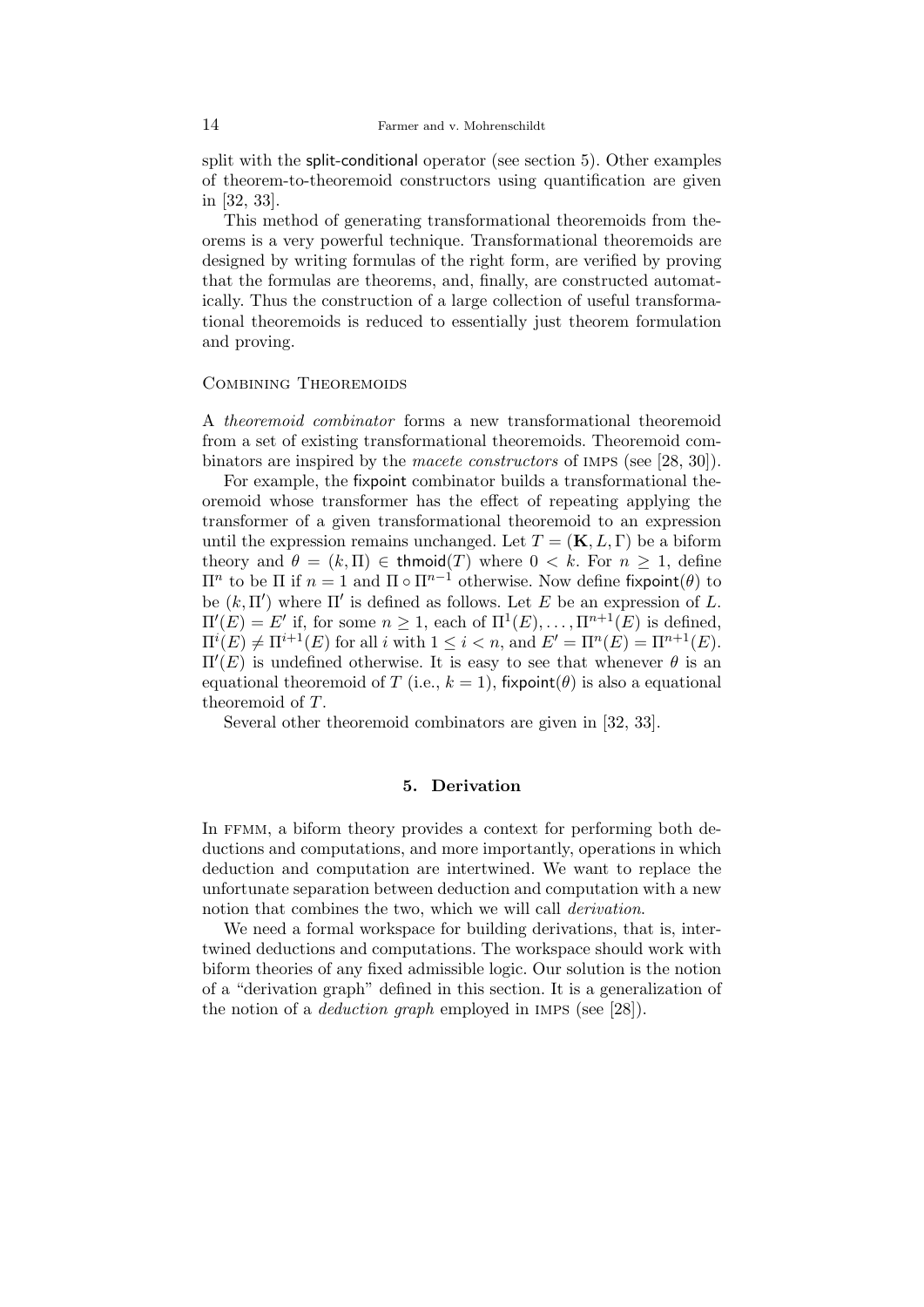| Name          | Tuple                             | Meaning                                    |
|---------------|-----------------------------------|--------------------------------------------|
| implication   | $(1, N_1, N_2)$ where $N_1, N_2$  | $N_1 \Rightarrow N_2$                      |
|               | are assertional                   |                                            |
| biimplication | $(2, N_1, N_2)$ where $N_1, N_2$  | $N_1 \Leftrightarrow N_2$                  |
|               | are assertional                   |                                            |
| one-to-many   | $(3, N_0, \{N_1, \ldots, N_n\})$  | $N_0 \Leftrightarrow N_1 \& \cdots \& N_n$ |
|               | where $N_0, N_1, \ldots, N_n$ are |                                            |
|               | assertional $(1 \leq n)$          |                                            |
| computation   | $(4, N_1, N_2, N)$ where N        | N                                          |
|               | is assertional                    |                                            |

Table I. Derivation Graph Connectors

Derivation graphs have several levels. We will concentrate on the base level of a derivation graph that defines derivation at the lowest level. Above the base level are several other levels of structure that are intended to raise derivation to a level at which mathematics practitioners will be comfortable.

#### DERIVATION GRAPHS: BASE LEVEL

Let  $\bf{K}$  be an admissible logic. A *(derivation graph)* node N of  $\bf{K}$  is a pair  $(T, E)$  such that  $T = (\mathbf{K}, L, \Gamma)$  is a biform theory and E is an expression of L. The node  $(T, E)$  is intended to represent the expression E in the context of the biform theory  $T$ . N is assertional if  $E$  is a formula. An assertional node  $N = (T, A)$  represents the assertion  $T \models A$ . It is analogous to a sequent node in an imps deduction graph; T plays the role of the context and A plays the role of the assertion.

Let  $N_1 = (T_1, A_1)$  and  $N_2 = (T_2, A_2)$  be assertional nodes of **K**.  $N_1 \Rightarrow N_2$  means that, if  $T_1 \models A_1$ , then  $T_2 \models A_2$ .  $N_1 \& N_2$  means both  $T_1 \models A_1$  and  $T_2 \models A_2$  hold. And,  $N_1 \Leftrightarrow N_2$  means both  $N_1 \Rightarrow N_2$  and  $N_2 \Rightarrow N_1$  hold.

There are four kinds of *(derivation graph)* connectors named *impli*cation, biimplication, one-to-many, and computation. They are given in Table I. Each connector is a tuple consisting of a kind  $k \in \{1, 2, 3, 4\}$ , and a certain collection of nodes. The intended meaning of each kind of connector is given in the table. A derivation graph connector is analogous to an inference node in an imps deduction graph; in fact, a inference node can be represented as a combination of an implication connector and a one-to-many connector.

The computation connector is used to connect two nodes  $N_1$  =  $(T_1, E_1)$  and  $N_2 = (T_2, E_2)$  related to each other by a computation. The relationship between  $E_1$  and  $E_2$  is recorded by an assertional node  $N = (T, A)$ . The form of A is not restricted. For example, A could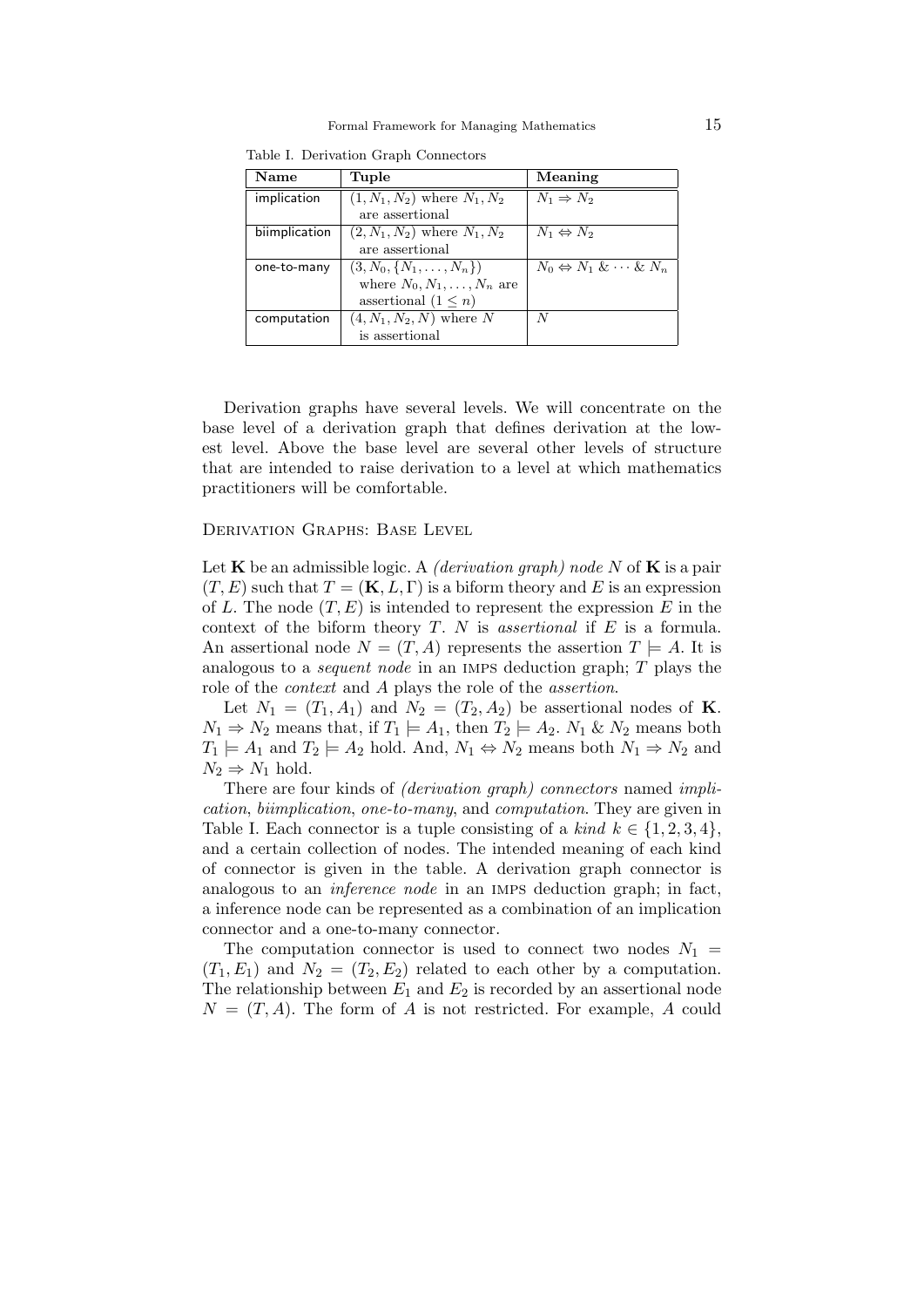be an equation  $E_1 \simeq E_2$ , an inequality  $E_1 < E_2$ , a transitive relation  $R(E_1, E_2)$ , etc.

A derivation graph of **K** is a pair  $G = (\mathcal{N}, \mathcal{C})$  such that N is a finite set of nodes of  $\bf{K}$  and  $\mathcal{C}$  is a finite set of connectors that contain only nodes in  $N$ . A derivation graph is intended to record a web of deductions and computations. Trees of assertional nodes connected by the first three kinds of connectors represent deductions, while sequences of nodes connected by computation connectors represent computations.

Let a *truth node* be an assertional node of the form  $(T, true)$ . For each  $G$ , let  $N_G^{\text{true}}$  be a canonical truth node. An *initial derivation graph* is a derivation graph G of the form  $(\{N_G^{\text{true}}\}, \emptyset)$ . Derivation graphs are built from an initial derivation graph  $G$  by applying "operators" that add new nodes and connectors to G.

There are nine primitive *(derivation graph)* operators for adding nodes and connectors to a derivation graph. They are defined in Table II. Each operator takes a derivation graph  $G = (\mathcal{N}, \mathcal{C})$  (of an admissible logic  $\bf{K}$ ) and other objects (the inputs), and returns a derivation graph

$$
G' = (\mathcal{N} \cup \mathcal{N}', \mathcal{C} \cup \mathcal{C}')
$$

obtained by adding a finite set  $\mathcal{N}'$  of nodes (the output nodes) and a finite set  $\overrightarrow{C}$  of connectors (the output connectors) to G. (The output nodes are required to be nodes of  $K$ .)

add-node simply adds a node to the derivation graph. strengthen-1 and strengthen-2 create new nodes by replacing the theory  $T$  of a node in the derivation graph with an extension of  $T$ . eliminate-implication, split-conjunction, split-biimplication, and split-conditional are restructuring operators. apply-0-thmoid and apply-1-thmoid are operators for applying theoremoids of kind 0 and 1, respectively, to nodes in the derivation graph. They provide the means to employ the formulas and transformers asserted by the axiomoids and other theoremoids of biform theories. Notice that these operators exploit the local context at the position where a theoremoid is to be applied. For each kind of theoremoid of kind  $k > 1$ , there will be a corresponding operator theoremoid apply- $k$ -thmoid.

Each operator is well defined in the sense that, if an operator is applied to a derivation graph, the result is still a derivation graph. A derivation graph is admissible if it is an initial derivation graph or it is the result of applying an operator to an admissible derivation graph.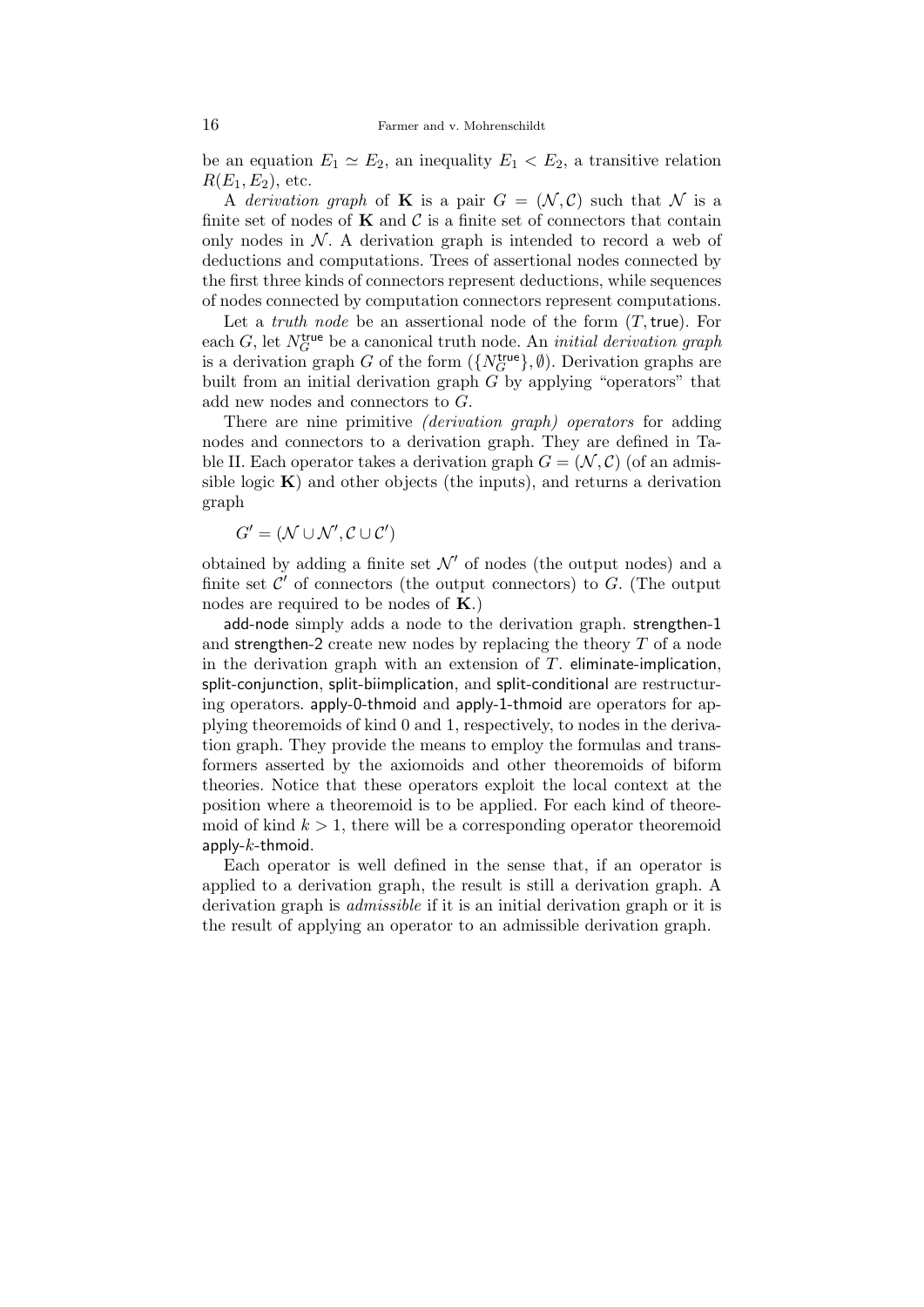| Name                  | Input Objects                                            | Output Objects                                                           |
|-----------------------|----------------------------------------------------------|--------------------------------------------------------------------------|
| add-node              | $T = (K, L, \Gamma)$ is a                                | $N=(T,E)$                                                                |
|                       | biform theory                                            |                                                                          |
|                       | $E$ is an expression of $L$                              |                                                                          |
| strengthen-1          | $N = (T, A) \in \mathcal{N}$ is                          | $N' = (T', A)$                                                           |
|                       | assertional                                              | $C = (1, N, N')$                                                         |
|                       | $T'$ is a biform theory                                  |                                                                          |
|                       | with $T \leq T'$                                         |                                                                          |
| strengthen-2          | $N = (T, E) \in \mathcal{N}$                             | $N'=(T',E)$                                                              |
|                       | $T'$ is a biform theory                                  | $N_0 = (T', E \simeq E)$                                                 |
|                       | with $T \leq T'$                                         | $C_1 = (4, N, N', N_0)$                                                  |
|                       |                                                          | $C_2 = (2, N_0, N_G^{\text{true}})$<br>$N' = (T[A_1], A_2)$              |
| eliminate-implication | $N=(T,A_1\supset A_2)\in\mathcal{N}$                     |                                                                          |
|                       |                                                          | $C=(\underline{2,N,N'})$                                                 |
| split-conjunction     | $N=(T,\wedge(A_1,\ldots,A_n))$                           | $\overline{N_i} = (T, A_i)$                                              |
|                       | $\in \mathcal{N}$                                        | for $i=1,\ldots,n$                                                       |
|                       |                                                          | $C = (3, N, \{N_1, \ldots, N_n\})$                                       |
| split-biimplication   | $N=(T, A_1 \simeq A_2) \in \mathcal{N}$                  | $N_1 = (T, A_1)$                                                         |
|                       | where $A_1$ and $A_2$ are                                | $N_2 = (T, A_2)$                                                         |
|                       | formulas                                                 | $C = (2, N_1, N_2)$                                                      |
| split-conditional     | $N = (T, E) \in \mathcal{N}$                             | $N_0 = (T[\kappa(E, p)], A)$                                             |
|                       | $p$ is a position of                                     | $N' = (T, E[p/E_1])$                                                     |
|                       | if $(A, E_1, E_2)$ in E                                  | $N_1 = (T, E \simeq E[p/E_1])$                                           |
|                       |                                                          | $C_1 = (4, N, N', N_1)$                                                  |
|                       |                                                          | $C_2 = (1, N_0, N_1)$<br>$N' = (T, E[p/\text{true}])$                    |
| apply-0-thmoid        | $N = (T, E) \in \mathcal{N}$                             | $N_0 = (T, E \simeq E[p/\text{true}])$                                   |
|                       | $p$ is a position of $A$ in $E$<br>$\theta = (0, A) \in$ | $C_1 = (4, N, N', N_0)$                                                  |
|                       |                                                          |                                                                          |
| apply-1-thmoid        | thmoid $(T[\kappa(E,p)])$<br>$N=(T,E)\in\mathcal{N}$     | $C_2 = (\underline{2,N_0,N_G^{\mathsf{true}}})$<br>$N' = (T, \Pi(E, p))$ |
|                       | $p$ is a position in $E$                                 | $N_0 = (T, E \simeq \Pi(E, p))$                                          |
|                       | $\theta = (1,\Pi) \in$                                   | $C_1 = (4, N, N', N_0)$                                                  |
|                       | thmoid $(T[\kappa(E,p)])$                                | $C_2 = (2, N_0, N_G^{\text{true}})$                                      |
|                       | and $\Pi(E, p)$ is defined                               |                                                                          |

Table II. The Primitive Derivation Graph Operators

# 5.1. Deductions and Computations

Fix an admissible derivation graph  $G = (\mathcal{N}_G, \mathcal{C}_G)$ . A deduction of N from  $\mathcal N$  in G is a pair  $\Delta = (\overline{\mathcal N}_\Delta,\overline{\mathcal C}_\Delta)$  such that  $\{N\} \cup \mathcal N \subseteq \mathcal N_\Delta \subseteq \mathcal N_G$ and  $\mathcal{C}_{\Delta} \subseteq \mathcal{C}_G$  and one of the following is true:

- 1.  $\mathcal{N}_{\Delta} = \mathcal{N} = \{N\}$  and  $\mathcal{C}_{\Delta} = \emptyset$ .
- 2.  $\Delta' = (\mathcal{N}_{\Delta'}, \mathcal{C}_{\Delta'})$  is a deduction of  $N'$  from  $\mathcal{N}$  in  $G, \mathcal{N}_{\Delta} = \mathcal{N}_{\Delta'} \cup$  $\{N\}$ , and  $\mathcal{C}_{\Delta} = \mathcal{C}_{\Delta'} \cup \{C\}$  where C is  $(1, N', N), (2, N', N)$ , or  $(2, N, N').$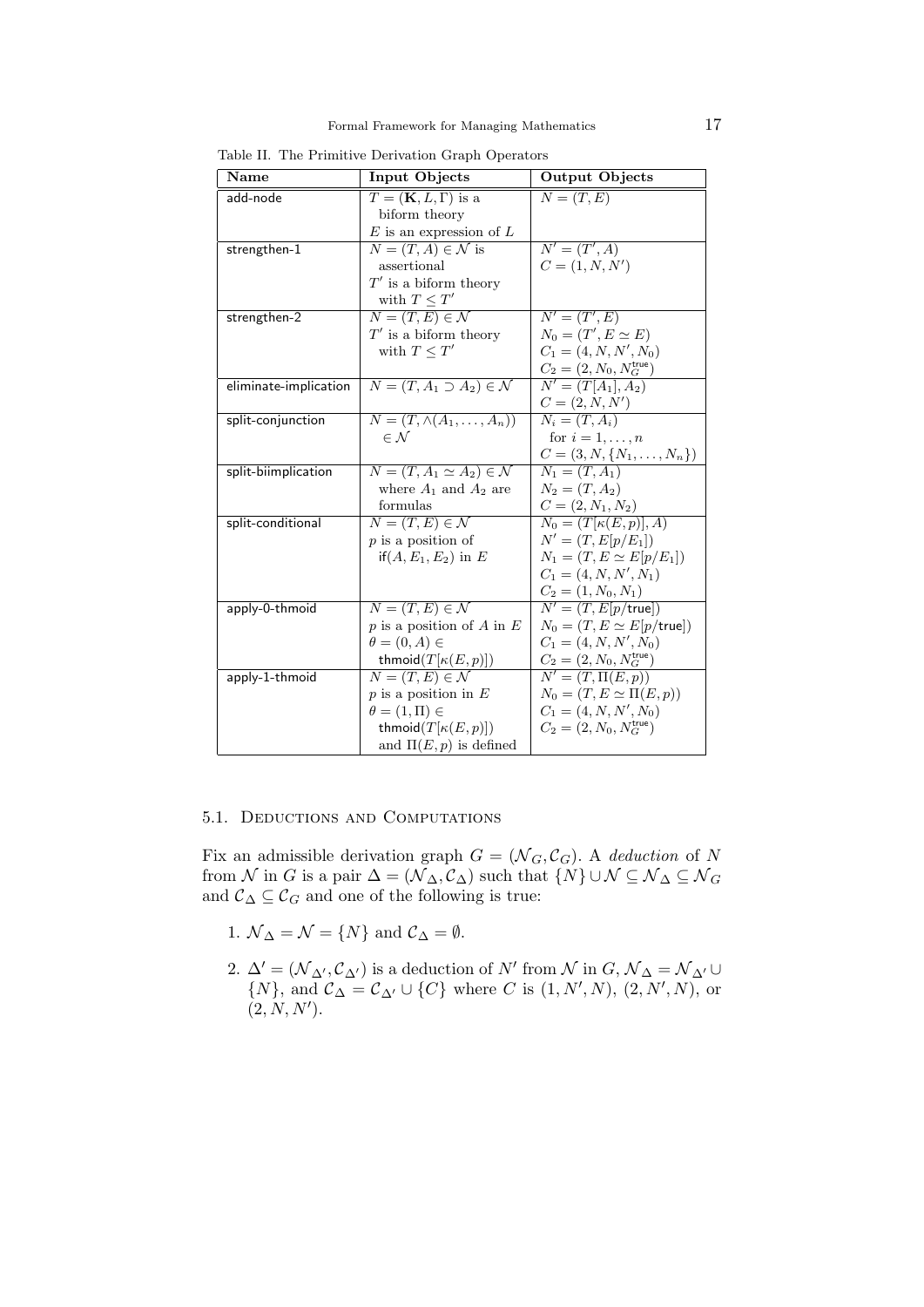3.  $\Delta_i = (\mathcal{N}_{\Delta_i}, \mathcal{C}_{\Delta_i})$  is a deduction of  $N_i$  from  $\mathcal{N}_i$  in G for all i with  $1 \leq i \leq n \ (1 \leq n), \, \mathcal{N}_{\Delta} = \mathcal{N}_{\Delta_1} \cup \cdots \cup \mathcal{N}_{\Delta_n} \cup \{N\}, \, \mathcal{N} =$  $\mathcal{N}_1 \cup \cdots \cup \mathcal{N}_n$ , and  $\mathcal{C}_{\Delta} = \mathcal{C}_{\Delta_1} \cup \cdots \cup \mathcal{C}_{\Delta_n} \cup \{(3, N, \{N_1, \ldots, N_n\})\}.$ 

A proof of N in G is a deduction of N from a set of truth nodes in  $G$ .

THEOREM 5.1 (Soundness of Deductions). Let G be an admissible derivation graph. If there is a deduction of N from  $\mathcal{N} = \{N_1, \ldots, N_n\}$ in G, then  $N_1 \& \cdots \& N_n \Rightarrow N$ . Moreover, if there is a proof of  $N = (T, A)$  in G, then  $T \models A$ .

Let N and N' be nodes of G and T be a biform theory. An equational computation from  $N$  to  $N'$  in  $T$  and  $G$  is a sequence

$$
\langle N_0, (4, N_0, N_1, N^1), N_1, \ldots, N_{n-1}, (4, N_{n-1}, N_n, N^n), N_n \rangle
$$

 $(0 < n)$  of alternating nodes and computation connectors in G such that:

- 1.  $N = N_0$  and  $N' = N_n$ .
- 2.  $N_i = (T_i, E_i)$  for all i with  $0 \le i \le n$ .
- 3.  $N^i = (T_i, E_{i-1} \simeq E_i)$  for all i with  $1 \leq i \leq n$ .
- 4.  $T_i \leq T$  for all i with  $1 \leq i \leq n$ .

THEOREM 5.2 (Soundness of Equational Computations). Let  $T$  be a biform theory and G be an admissible derivation graph. If there is an equational computation from  $N_1 = (T_1, E_1)$  to  $N_2 = (T_2, E_2)$  in T and G, then  $T \models E_1 \simeq E_2$ .

### Derivation Graphs: Higher Levels

At the base level, a derivation graph consists of set of nodes and connectors and is construction by the application of operators. A derivation graph has at least four additional levels of structure above the base level:

- 1. Annotations. At this level, a derivation graph is annotated with the operator applications used to construct it.
- 2. Tactics. Composite derivation graph operators that apply primitive derivation graph operators in certain specified ways can be introduced in the style of tactics [35]. For example, a tactic to split a conditional negatively applied to a conditional  $C =$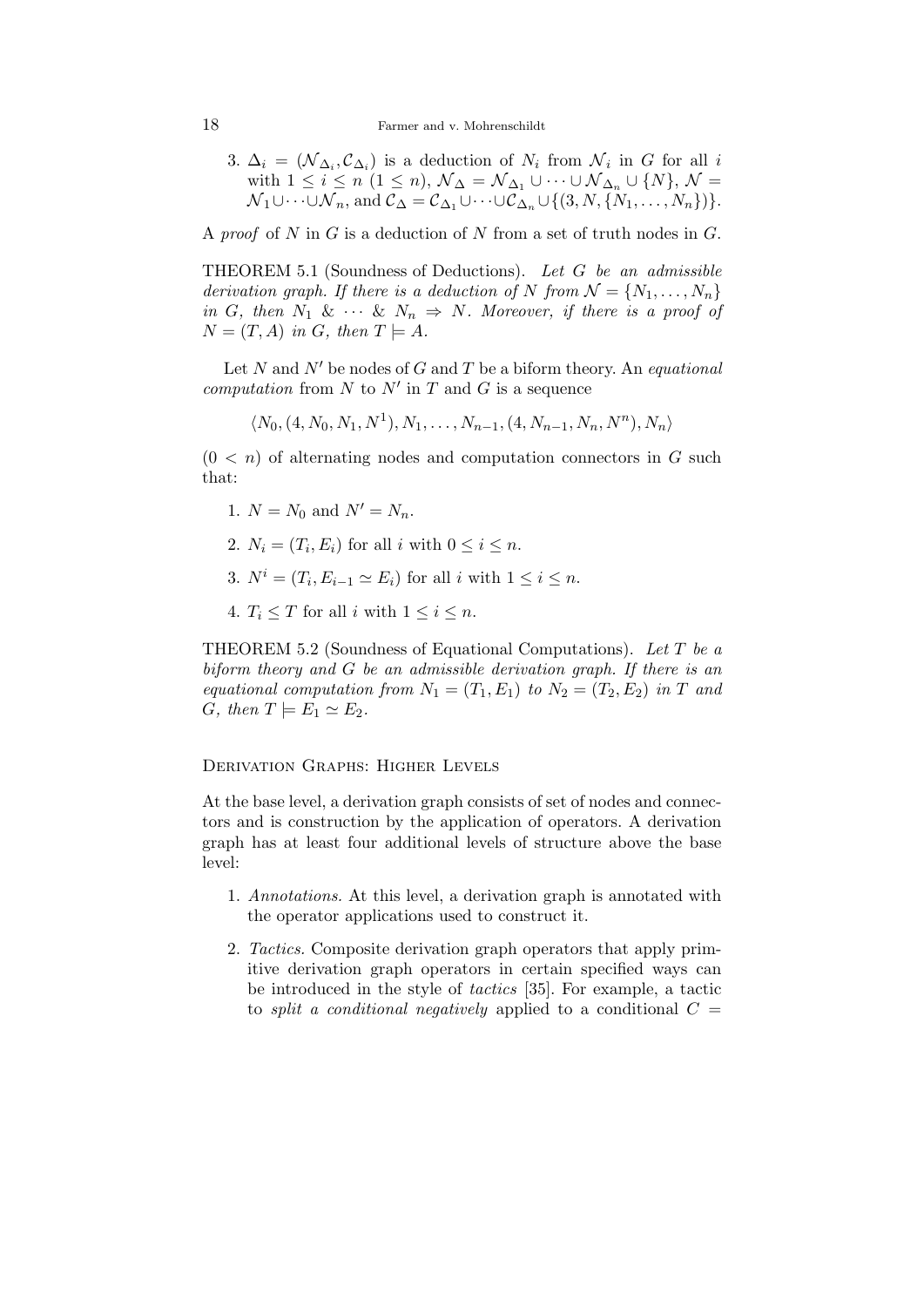if( $A, E_1, E_2$ ) in a node N would (1) apply apply-1-thmoid to N with an appropriate theoremoid to create a new node  $N'$  in which C is replaced by  $C' = \text{if}(\neg A, E_2, E_1)$  and then (2) apply split-conditional to  $C'$  in  $N'$ . At this level, a derivation graph is constructed by the application of tactics, and primitive derivation graph operators can only be applied indirectly via tactics.

- 3. Scripts. A derivation graph script is a list of tactic applications for building a derivation graph. It serves as a compact prescriptive representation of the derivation graph. Scripts are convenient for storing derivation graphs, building new tactics, and reusing parts of a derivation graph construction. (Proof scripts and their use are discussed in [26].) At this level, a derivation graph includes a derivation graph script that records the history of how it was constructed via tactics.
- 4. Tracking. A derivation graph can easily become a mess of incomplete deductions and computations. At this level, the partial deductions and computations within a derivation graph and the theorems they produce along the way are tracked as the derivation graph is constructed.

#### 6. Translations and Interpretations

"Translations" are transformers that connect one biform theory to another. "Interpretations" are meaning preserving translations.

Let  $\mathbf{K}_i$  be an admissible logic and  $T_i = (\mathbf{K}_i, L_i, \Gamma_i)$  be a biform theory for  $i = 1, 2$ . A translation from  $T_1$  to  $T_2$  is a transformer  $\Phi$  from  $L_1$  to  $L_2$  that respects sorts, i.e., if  $E_1$  and  $E_2$  are expressions of  $L_1$ of the same sort and  $\Phi(E_1)$  and  $\Phi(E_2)$  are defined, then  $\Phi(E_1)$  and  $\Phi(E_2)$  are also of the same sort. In the case when the two logics are the same, i.e.,  $\mathbf{K}_1 = \mathbf{K}_2$ , a translation will normally be a homomorphism with respect to the syntactic structure of the logic (see [20]). Hence, for example,  $\Phi(A_1 \supset A_2)$  would equal  $\Phi(A_1) \supset \Phi(A_2)$  whenever  $\Phi(A_1)$ and  $\Phi(A_2)$  are defined.

An *interpretation* of  $T_1$  in  $T_2$  is a translation  $\Phi$  from  $T_1$  to  $T_2$  such that, for all formulas A of  $L_1$ , if  $T_1 \models A$  and  $\Phi(A)$  is defined, then  $T_2 \models \Phi(A)$ . In other words, an interpretation is a translation that maps theorems to theorems (see [17, 20, 51]).

Translations and interpretations are a powerful mechanism for connecting biform theories with similar structure. They serve as conduits for passing information (in the form of formulas) from one theory to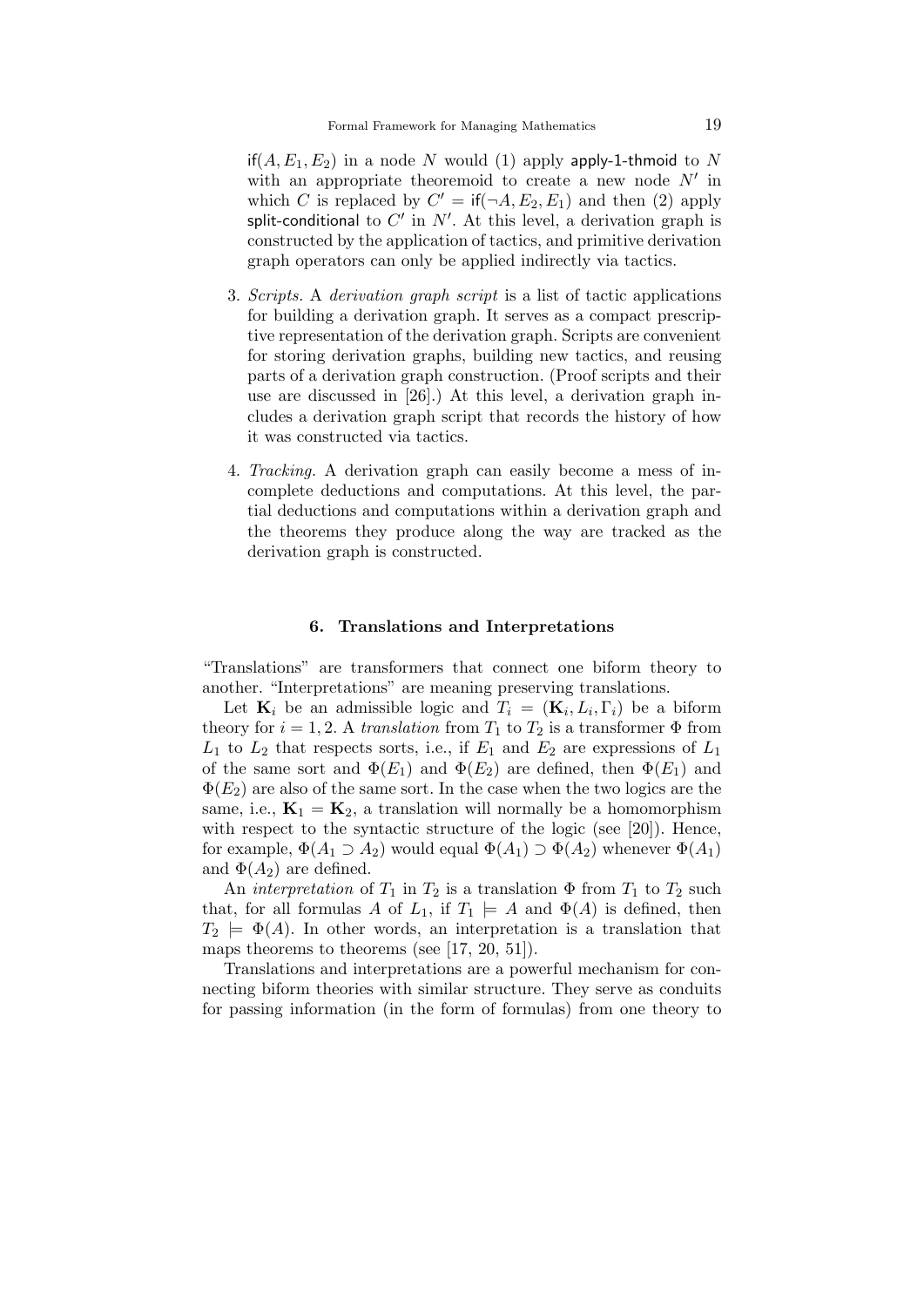another. Translations transport problems (i.e., conjectures), while interpretations transport solutions (i.e., theorems). A translation may not preserve meaning, but an interpretation connects an abstract theory to a more concrete theory, or an equally abstract theory, in a meaning preserving way. Interpretations enable the little theories method [27], in which mathematical knowledge and reasoning is distributed across a network of theories, to be applied to biform theories.

EXAMPLE 6.1. Let M be a biform theory of monoids, and let  $\Phi_{0,+}$ and  $\Phi_{1,*}$  be interpretations of M in  $T_{pa}$  (see Example 3.3) that interpret the unit and binary operator of M by 0 and + of  $T_{pa}$  and 1 and  $*$  of  $T_{\text{pa}}$ , respectively. These interpretations enable theorems about monoids to be "transported" to  $T_{\text{pa}}$ .  $\Box$ 

REMARK 6.2. In some cases, an interface for a mechanized mathematics system  $S$  can be formalized as a biform theory  $T_S$ . Suppose  $S_1$  and  $S_2$  are mechanized mathematics systems with biform theory interfaces  $T_{S_1}$  and  $T_{S_2}$ . Then problems and solutions could be passed between  $S_1$  and  $S_2$  using translations and interpretations, respectively, between  $T_{S_1}$  and  $T_{S_2}$ .

# Theoremoid Instantiation

Theoremoid instantiation is another technique for constructing transformational formuloids for which theoremoidhood is guaranteed by the construction itself.

Let  $\Phi$  be a translation from  $T_1$  to  $T_2$ . Suppose  $\Pi$  is a transformer residing in  $L_1$ .  $\Pi'$  is an *instance* of  $\Pi$  via  $\Phi$  if  $\Pi'$  implements the function that maps  $\Phi(E)$  to  $\Phi(\Pi(E))$  for each  $E \in \text{dom}(\Phi) \cap \text{dom}(\Pi)$  with  $\Pi(E) \in \text{dom}(\Phi)$ .  $\Pi'$  is clearly a transformer residing in  $L_2$ .

Let  $\theta$  be a formuloid of  $L_1$ . For  $\theta = (0, A)$  such that  $\Phi(A)$  is defined, the instance of  $\theta$  via  $\Phi$  is the formuloid  $(0, \Phi(A))$ . For  $\theta = (k, \Pi)$  where  $k \in \{1, 2, \ldots\}$ , an instance of  $\theta$  via  $\Phi$  is a formuloid  $(k, \Pi')$  where  $\Pi'$  is an instance of Π via Φ.

PROPOSITION 6.3. If  $\Phi$  be an interpretation of  $T_1$  in  $T_2$ , then the instance of an assertional theoremoid of  $T_1$  via  $\Phi$  is an assertional theoremoid of  $T_2$ .

PROPOSITION 6.4. Let  $\Phi$  be an interpretation of  $T_1$  in  $T_2$  such that, for all expressions  $E_1$  and  $E_2$  in the language of  $T_1$ , if  $\Phi(E_1)$  and  $\Phi(E_2)$ are defined, then  $\Phi(E_1 \simeq E_2) = \Phi(E_1) \simeq \Phi(E_2)$ . Then each instance of an equational theoremoid of  $T_1$  via  $\Phi$  is an equational theoremoid of  $T_2$ .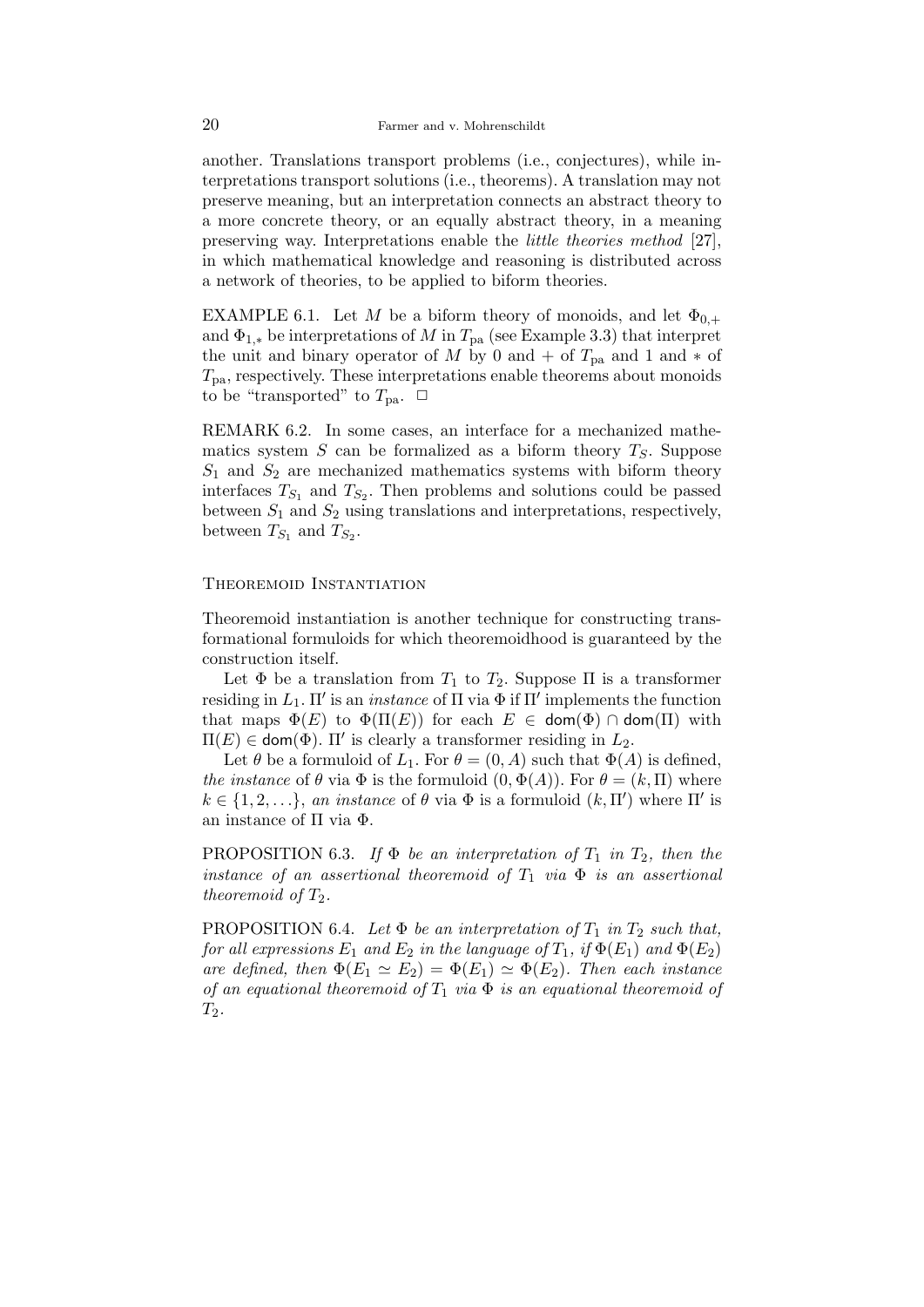We can now describe the technique of theoremoid instantiation: Create a formuloid  $\theta$  residing in the language of a theory T that is instantiable via interpretations of  $T$ . Prove, in one way or another, that  $\theta$  is an equational theoremoid of T. Then, by Proposition 6.4, each instance of  $\theta$  via an appropriate interpretation of T in T' will be a theoremoid of  $T'$ . Theoremoid instantiation also works for constructing other kinds of transformational theoremoids.

# 7. Theory Development

In FFMM, derivation is performed on top of a network of biform theories connected by translations and interpretations. The network is not static. Like the collection of models in informal mathematics itself, it needs to be continuously expanded and enriched. FFMM therefore includes a facility for developing theories that provides services to:

- 1. Create new biform theories.
- 2. Create new links between biform theories using translations and interpretations.
- 3. Store derived theorems.
- 4. Store constructed theoremoids.
- 5. Add new objects and concepts to biform theories using conservative extensions.

Our theory development facility for biform theories is based on the infrastructure for developing axiomatic theories presented in [22] and partially implemented in imps. It consists of several kinds of storage objects and a collection of primitive operations for creating and modifying the storage objects. In this section, we will give just a brief overview of the theory development infrastructure for  $FFMM$ .

Let  $\mathbf{K} = (\mathcal{L}, \mu, \kappa)$  be an admissible logic. Recall that an *atomic* expression of a language  $L$  is an expression of  $L$  that contains no subexpressions other than itself. Let  $T_i = (\mathbf{K}, L_i, \Gamma_i)$  be a biform theory for  $i = 1, 2$ .  $T_2$  is a conservative extension of  $T_1$ , written  $T_1 \leq T_2$ , if  $T_1 \leq T_2$  and, for all formulas A of  $L_1$ , if  $T_2 \models A$ , then  $T_1 \models A$ .

A biform theory object  $T$  stores a "development" of a biform theory. More specifically, **T** includes a base (biform) theory  $T_0 = (\mathbf{K}, L, \Gamma_0)$ , a current (biform) theory  $T = (\mathbf{K}, L, \Gamma)$  such that  $T_0 \leq T$ , a set of derived theorems of  $T$ , and a set of *constructed theoremoids* of  $T$ . There are also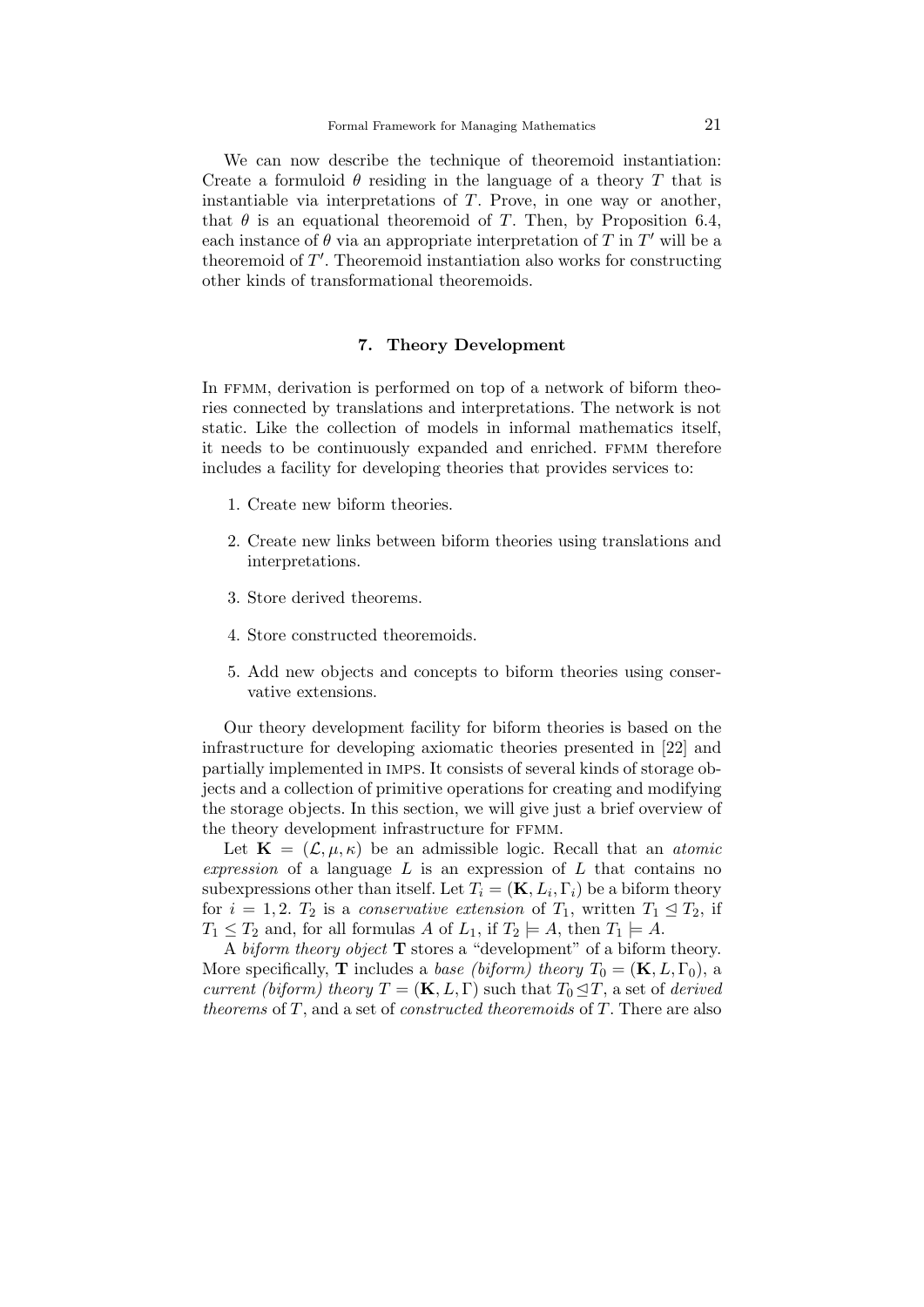objects for storing translations, interpretations, theorems, theoremoids, definitions, and profiles (see below).

A definition D is a pair  $(A, \theta)$  where A is a set of atomic expressions and  $\theta = (1, \Pi)$  is an equational formuloid with  $\mathsf{dom}(\Pi) = \mathcal{A}$  called the defining axiomoid of  $D$ .  $D$  is installed in a biform theory  $T$  by changing T to  $T[\{\theta\}]$ . The result is a new theory  $T[D]$  in which a has the value  $\Pi(a)$  for each  $a \in \mathcal{A}$ . The installation of D in T is only allowed if  $T[D]$ is defined and  $T \leq T[D]$ . Hence, a definition is a means to introduce new machinery into T without compromising its original machinery. Moreover, each defined atomic expression  $a \in \mathcal{A}$  can be "eliminated" from expressions of  $T[D]$  using  $a \simeq \Pi(a)$  as a rewrite rule. D is simple if  $A$  is a singleton. Simple definitions are much more commonly used in practice than nonsimple definitions.

EXAMPLE 7.1. Let  $T'_{pa} = (K_{\text{stt}}, L'_{pa}, \Gamma'_{pa})$  be the biform obtained from  $T_{pa}$  in Example 3.3 by removing the atomic expressions  $1, 2, 3, \ldots$ from  $L_{\text{pa}}^{\text{pa}}$  and the axiomoids  $\theta_7$  and  $\theta_8$  from  $\Gamma_{\text{pa}}$ .  $T'_{\text{pa}}$  is a biform theory formulation of the axiomatic theory PA presented in Example 1.1 (with definitions for +,  $\ast$ , and <). Let  $D = (\mathcal{A}, (1, \Pi))$  be the nonsimple definition such that  $A = \{1, 2, 3, ...\}$  and, for each  $n \in A$ ,  $\Pi(n) =$  $S(\cdots(S(0))\cdots)$  where S is applied n times.  $T'_{pa} \trianglelefteq T'_{pa}[D]$  and  $\theta_7$  and  $\theta_8$ are theoremoids of  $T'_{pa}[D]$ . Moreover,  $T'_{pa}[D]$  is equivalent to  $T_{pa}$ , i.e.,  $T'_{ba}[D] \leq T_{pa}$  and  $T' \leq T'_{ba}[D]$  $T'_{\text{pa}}[D] \leq T_{\text{pa}}$  and  $T_{\text{pa}} \leq T'_{\text{pa}}[D]$ .  $\Box$ 

A profile P is a pair  $(A, \theta)$  where A is a set of atomic expressions and  $\theta$  is a formuloid called the *profiling axiomoid* of P. P is installed in a biform theory T by changing T to  $T[\{\theta\}]$ . The result is a new theory  $T[P]$  in which the members of A satisfy the properties expressed by  $\theta$ . A profile is thus a generalization of a definition. The installation of P in T is only allowed if  $T[P]$  is defined and  $T \leq T[P]$ . Hence, like a definition, a profile is a means to introduce new machinery into T without compromising its original machinery. But, unlike a definition, the profiled atomic expressions in  $\mathcal A$  may not be eliminable. Profiles can introduce abstract machinery that is impossible to introduce with direct definitions.

For example, in a biform theory  $R$  of real number arithmetic consider a profile with the assertional profiling axiomoid  $(0, A)$  where sider a profile with the assertional profiling axiomoid  $(0, A)$  where  $A = (\sqrt{2})^2 - 2 \simeq 0$  is obtained by applying the predicate  $\lambda x \cdot x^2 - 2 \simeq 0$  $A = (\sqrt{2})^2 - 2 \approx 0$  is obtained by applying the predicate  $\lambda x \cdot x^2 - 2 \approx 0$ <br>to the atomic expression  $\sqrt{2}$ . The profile introduces  $\sqrt{2}$  in R as an expression that denotes one of the two square roots of 2 (but which one is unspecified). For another example, a profile can be used to introduce in a biform theory an abstract algebra or data type consisting of a collection of objects plus a set of operations on the objects.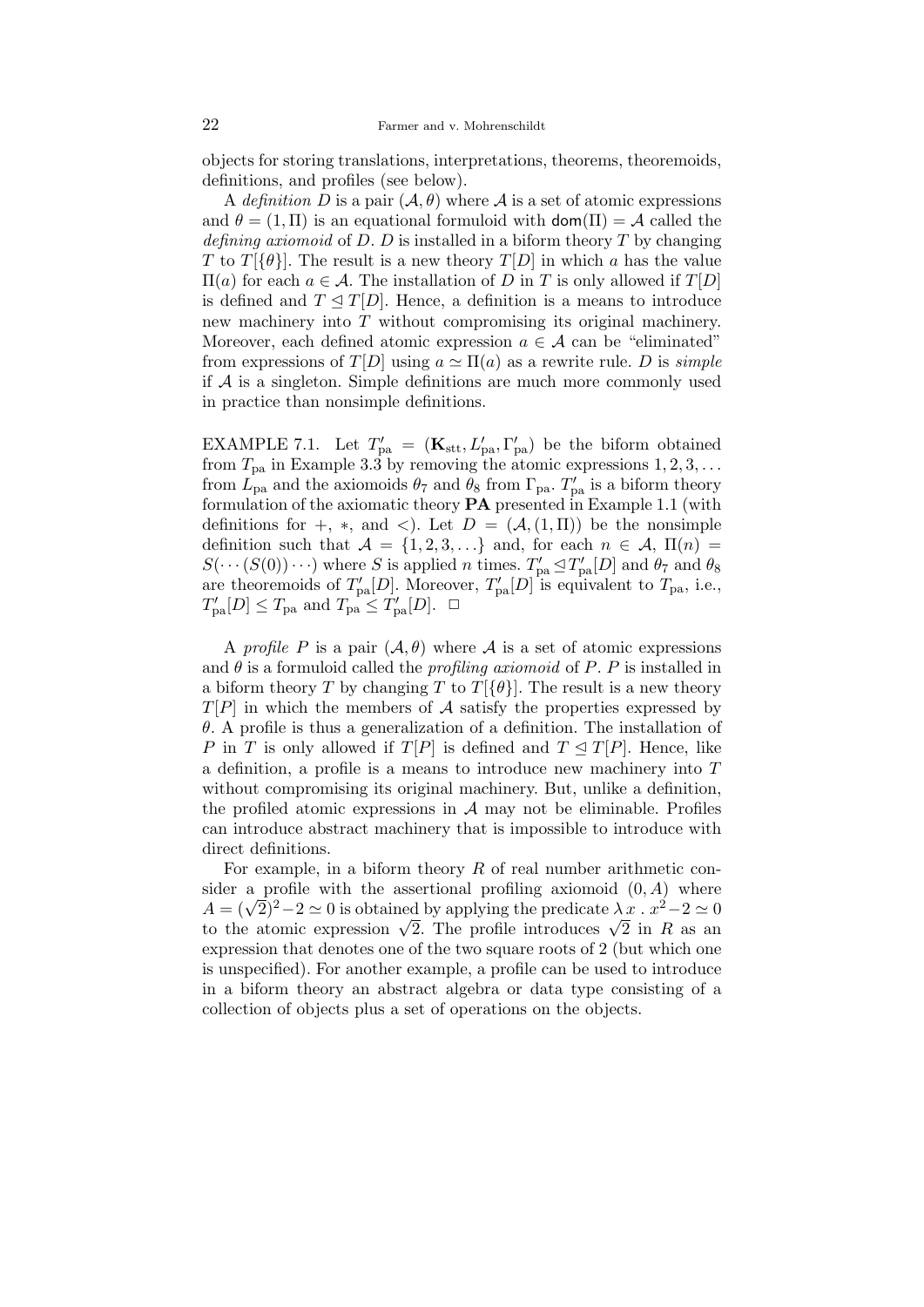There are primitive operations for creating each kind of storage object and for "installing" theorem, theoremoid, definition, and profile objects in a biform theory object T. The result of installing a theorem or theoremoid object in  $T$  is that the theorem or theoremoid is added to the derived theorems or constructed theoremoids of T, respectively. The result of installing a definition or profile object  $X$  in  $T$  is that the current theory T of **T** is replaced by  $T[X]$ . Replacement is appropriate because  $T[X]$  is a conservative extension of T.

There is also a primitive operation for extending translations (and interpretations). When the current theory  $T$  of a biform theory object  $T$ is replaced by an extension  $T[X]$  of T, the stored translations of T would not normally be defined on the defined or profiled atomic expressions of X. Three basic solutions to this problem are discussed in [22]. The first two solutions extend the old translations of  $T$  automatically to new translations of  $T[X]$ , while the third solution is to provide the user with a primitive operation for extending translations. With a mechanism for extending translations, it is often advantageous to create a translation of the base theory of a biform theory object and then extend it later as needed. This is the reason why the base theory of  $T$ —which is the initial current theory of  $\mathbf{T}$ —is permanently stored in  $\mathbf{T}$ .

Many useful theory development operations could be defined using these primitive operations. For examples, operations could be defined for transporting theorems, theoremoids, definitions, and profiles from one biform theory object to another and for creating new biform theory objects by instantiating an existing biform theory object, in both cases using interpretations (see [22]).

# 8. Algebraic Processors

By changing atomic expressions, a transformer for simplifying expressions in a general biform theory  $T$  (say of fields) can often be turned into a transformer for simplifying expressions in a more specialized biform theory  $T'$  (say of real arithmetic). Moreover, if the transformer is sound for  $T$  and  $T'$  has the right structure, the modified transformer will be sound for  $T'$ . This is the idea behind the notion of an "algebraic processor", an equational theoremoid that can be specialized via an interpretation.

An *algebraic processor* is a pair  $P = (T, \theta)$  where:

1.  $T = (K, L, \Gamma)$  is a biform theory that is intended to represent a class of mathematical structures (such as monoids, vector spaces, partial orders, etc.).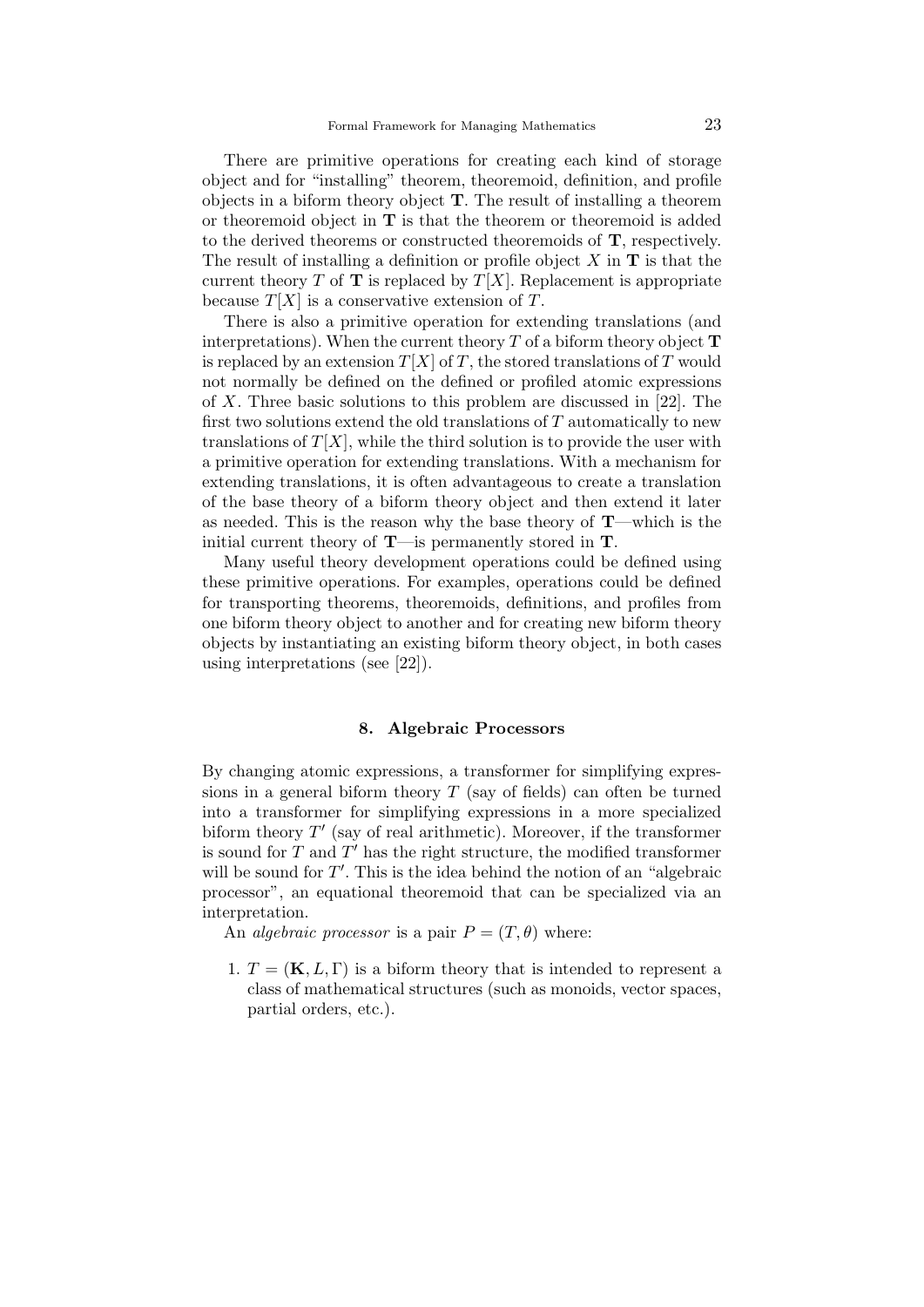# 24 Farmer and v. Mohrenschildt

2.  $\theta = (1, \Pi)$  is an equational theoremoid of T that is intended to simplify expressions of L.

T encodes the properties that are required for  $\theta$  to be a theoremoid. An *instance* of P via an interpretation  $\Phi$  of T in T' is an algebraic processor  $P' = (T', \theta')$  where  $\theta'$  is an instance of  $\theta$  via  $\Phi$ .

EXAMPLE 8.1. Suppose  $P = (T,(1,\Pi))$  is an algebraic processor where  $T$  is a biform theory of commutative semirings with additive and multiplicative identities and natural number exponents. It would be reasonable for Π to simplify an expression

 $x + x \times x + x$ 

to the expression

 $x^{(1+1+1)} + (1+1) * x.$ 

Notice that the first and second sum of 1s are actually very different expressions: the first denotes a natural number and the second denotes a semiring element. Moreover, if T contains appropriate computational models (see section 9),  $\Pi$  could actually simplify  $x + x * x * x + x$  to  $x^3 + 2 * x.$ 

Suppose further that  $\Phi$  is an interpretation of T in T<sub>pa</sub> such that there is an instance  $P'$  of P via  $\Phi$ . Then P' will be algebraic processor for  $T_{pa}$  which is a specialization of  $P$ .  $\Box$ 

An algebraic processor constructor is a procedure for creating algebraic processors from other algebraic processors. A small collection of algebraic processor constructors together with algebraic processor instantiation can be used to construct a large variety of algebraic processors. For example, imps provides two instantiable algebraic processor constructors, one for modules (i.e., vector spaces over a ring instead of a field) and one for partial orders (see [29]). They have been combined to make simplifiers for theories of real arithmetic, octet arithmetic, abstract fields, and vector spaces over the real numbers.

# 9. Computational Models

A domain of computation (domain for short) is a set of data structures that represents a set of mathematical elements (such as the integers) and a set of operations on the data structures that implement mathematical functions (such as addition and multiplication). Domains play a fundamental role in the Axiom computer algebra system [40] (and in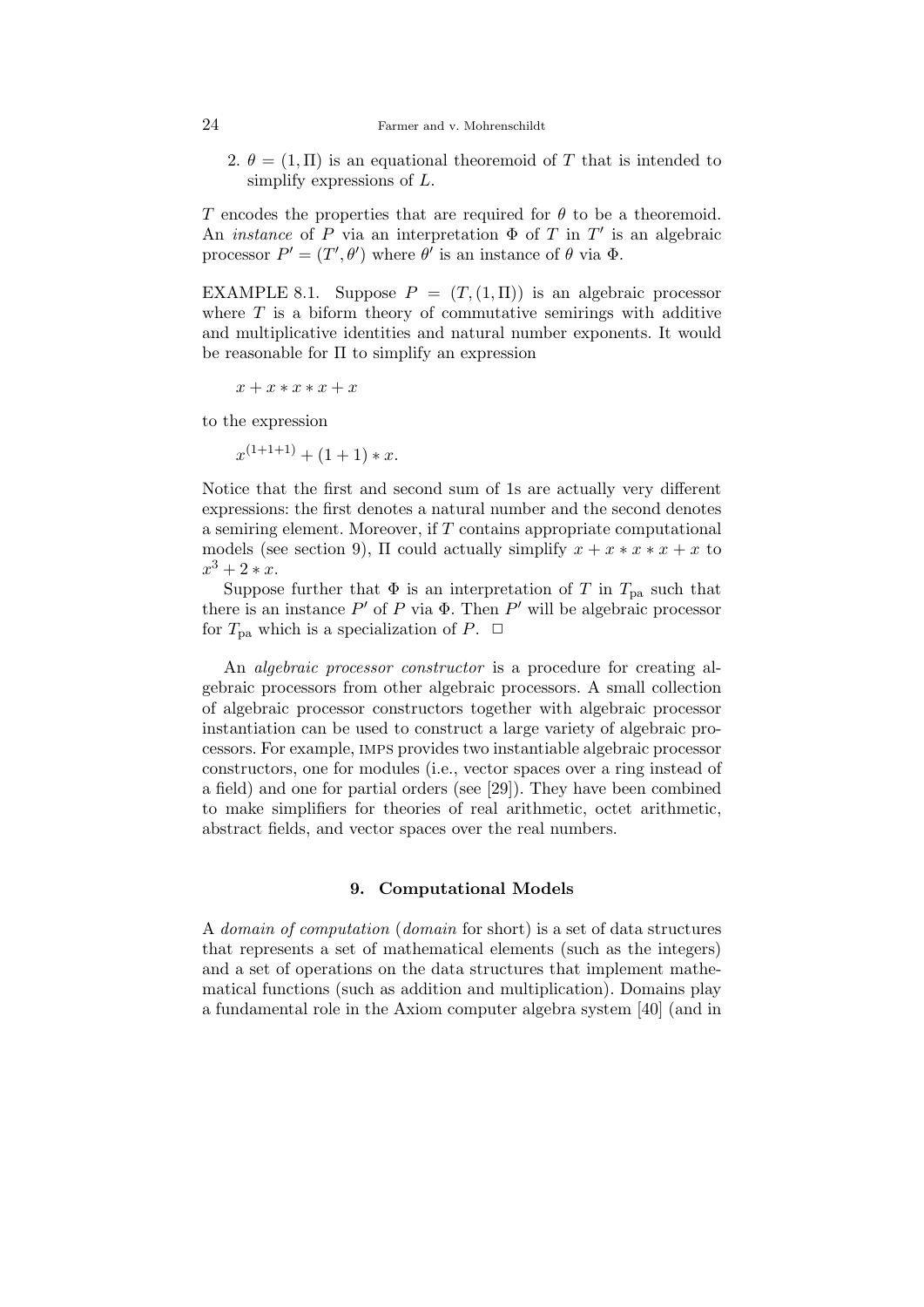the Aldor programming language [53]). In fact, Axiom is equipped with a sophisticated programming language for constructing simple domains (such as a domain of the integers) and complex domains from other simpler domains (such as a domain of the rational numbers constructed from a domain of the integers). However, the "background theory" of an Axiom domain is only implicit. The notion of a "computation model" cements an Axiom-style domain to a background theory in the form of a biform theory.

- A representation is a triple  $R = (L, S, h)$  such that:
- 1.  $L = (\{\alpha\}, \mathcal{E}, \sigma)$  is a (usually nonadmissible) language where each  $E \in \mathcal{E}$  is an expression of sort  $\alpha$ .
- 2.  $\mathcal S$  is a (possibly infinite) set of data structures.
- 3. h is a bijection from  $\mathcal E$  to  $\mathcal S$ .

An *instance* of R via a translation  $\Phi$  is a representation

$$
R' = ((\{\alpha'\}, \mathcal{E}', \sigma'), \mathcal{S}, h')
$$

such that  $\Phi$  is a bijective from  $\mathcal E$  to  $\mathcal E'$  and  $h' = h \circ g$  where g is the restriction of the inverse of  $\Phi$  to  $\mathcal{E}'$ .

EXAMPLE 9.1. Let  $L_{nn}$  be the sublanguage  $({i}, \mathcal{E}, \sigma)$  of  $L_{pa}$  (see Example 3.3) where  $\mathcal{E} = \{0, 1, 2, \ldots\}$ . Let  $\mathcal{S}_{nn}$  be a set of character strings of base-10 numerals that represent the natural numbers. And let  $h_{nn}$  be a function from  $\mathcal E$  to  $\mathcal S_{nn}$  that maps each  $n \in \mathcal E$  to the string  $s \in S_{nn}$  that represents n. Then  $R_{nn} = (L_{nn}, S_{nn}, h_{nn})$  is a representation (of the natural numbers).  $\Box$ 

A computational model is a tuple  $M = (T, R, D, \Theta)$  such that:

- 1.  $T = (\mathbf{K}, L, \Gamma)$  is a biform theory.
- 2.  $R = (L', \mathcal{S}, h)$  is a representation such that  $L' \leq L$ .
- 3.  $D$  is a domain consisting of the set  $S$  of data structures and a set of operations.
- 4.  $\Theta$  is a finite set of transformational theoremoids of T such that, for each  $\theta = (k, \Pi) \in \Theta$ ,  $\Pi$  uses the data structures and operations of D to compute the values of expressions constructed from the expressions of  $L'$ .

An *instance* of M via an interpretation  $\Phi$  of T in T' is a computational model  $M' = (T', R', D, \Theta')$  such that R' is an instance of R via  $\Phi$  and each  $\theta' \in \Theta'$  is an instance of some  $\theta \in \Theta$  via  $\Phi$ . (Notice that the domain is the same in both  $M$  and  $M'$ .)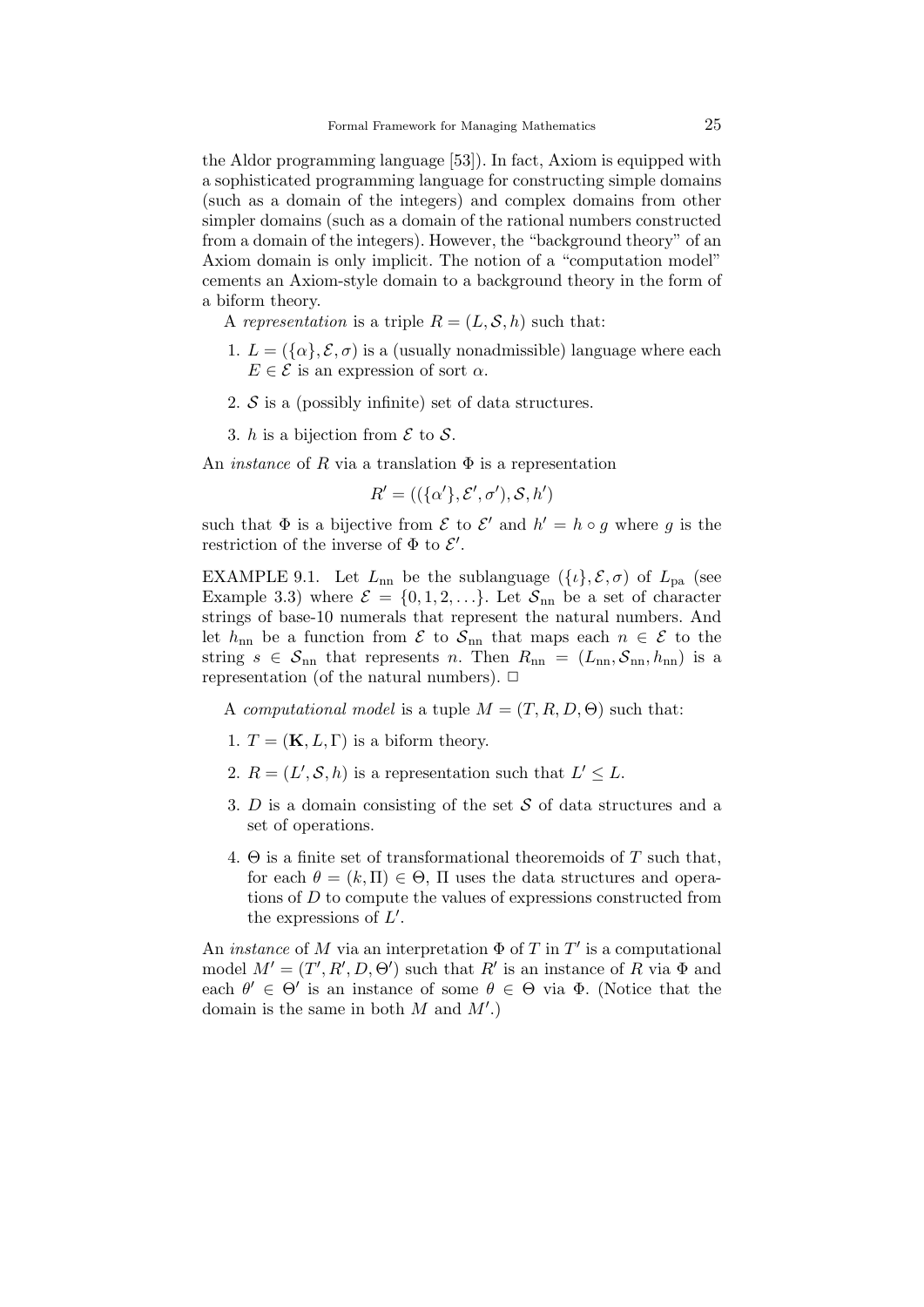EXAMPLE 9.2. Recall the theory

$$
T_{\text{pa}} = (\mathbf{K}_{\text{stt}}, L_{\text{pa}}, \{\theta_1, \dots, \theta_8\})
$$

from Example 3.3 and the representation  $R_{nn} = (L_{nn}, S_{nn}, h_{nn})$  from Example 9.1. Let  $D_{nn}$  be a domain consisting of the set  $S_{nn}$  of data structures and operations for adding and multiplying the members of  $\mathcal{S}_{nn}$ . If  $\theta_7$  and  $\theta_8$  are defined using the data structures and operations of  $D_{nn}$ , then  $(T_{pa}, R_{nn}, D, {\theta_7, \theta_8})$  is a computational model.  $\Box$ 

Two entities similar to computational models are provided by imps (see [29]). The first is for arithmetic over the integers, and the second, which extends the first, is for arithmetic over the rational numbers. Both are in the imps theory of real arithmetic.

A computational model constructor is a procedure for creating computational models. It is an expansion of the Axiom concept of a domain constructor. Simple computational models are created by constructors that take no arguments. Complex computational models are created by constructors that take one or more computational models as arguments. For example, a computational model constructor could build a model of polynomials with rational coefficients from a model of the rational numbers. A computational model constructor could also build a model of a field of quotients from a model that is an integral domain.

# 10. Conclusion

In this paper we have proposed a formal framework called FFMM for managing the mathematics process and the mathematics knowledge produced by the process. We claim that FFMM meets the three goals given in the Introduction.

Model Representation. A biform theory, which is simultaneously an axiomatic theory and an algorithmic theory, is used to represent a collection of mathematical models. The properties of the models are specified both declaratively and procedurally.

Process Facilitation. Mathematical models are created, explored, and connected via biform theories. The theory development facility provides operations for creating biform theories and storing them in biform theory objects. It also has operations for connecting biform theories with translations and interpretations and for developing biform theories by installing theorems, theoremoids, definitions, and profiles in biform theory objects. Biform theories are explored using the derivation facility. Driven by the application of theoremoids, derivation is a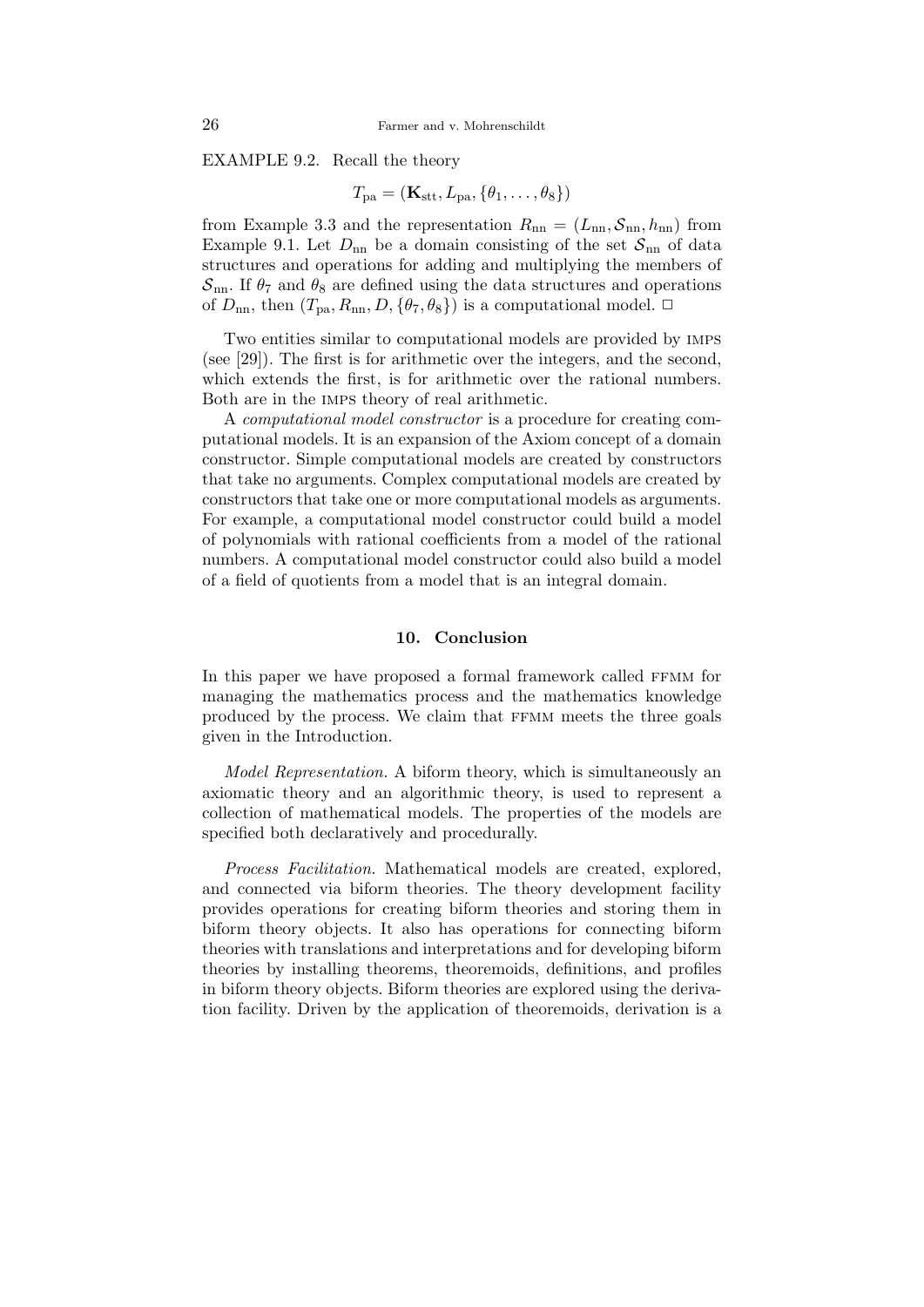combination of deduction and computation that produces theorems. The theorems represent knowledge about models, and the theoremoids are tools for reasoning and computing.

The mathematics process in FFMM is thus divided into a triad of symbiotic processes: (1) Biform theories are created and incrementally enriched with new language and theoremoids. (2) Theorems are derived by applying the theoremoids of biform theories. And (3) new theoremoids are constructed from the theorems and the existing theoremoids of biform theories.

Mechanization. We have not discussed in this paper how FFMM can be mechanized as a computer system. It is a subject for an entirely separate paper. Although we have not produced a computer mechanization of FFMM, we believe that it is mechanizable and we intend to mechanize it in the future. We expect to borrow heavily from the implementation ideas employed in imps, Axiom, Maple, and other mechanized mathematics systems. Moreover, we view the success of the imps and Axiom implementations as a proof of concept for our framework proposal.

An implementation of FFMM would be a kernel for an *interactive* mathematics laboratory (IML) [21, 23] with which students, engineers, scientists, and even mathematicians could create, explore, and connect mathematics in countless ways that are not possible today—at least for the common mathematics practitioner. An IML that supports the full mathematics process, is equipped with a well-endowed mathematics library, and is accessible to a wide range of mathematics practitioners has the potential to revolutionize how mathematics is learned and practiced.

### 11. Related Work

A logical framework is a system for managing logical systems and investigating metalogical issues. There is a large literature on the design and use of logical frameworks (see F. Pfenning's Web guide to logical frameworks [48]). Many logical frameworks have been proposed which provide one or more of the following services:

- S1 Representation of logical systems.
- S2 Implementation of logical systems.
- S3 Interoperation of logical systems.
- S4 Analysis of metalogical issues.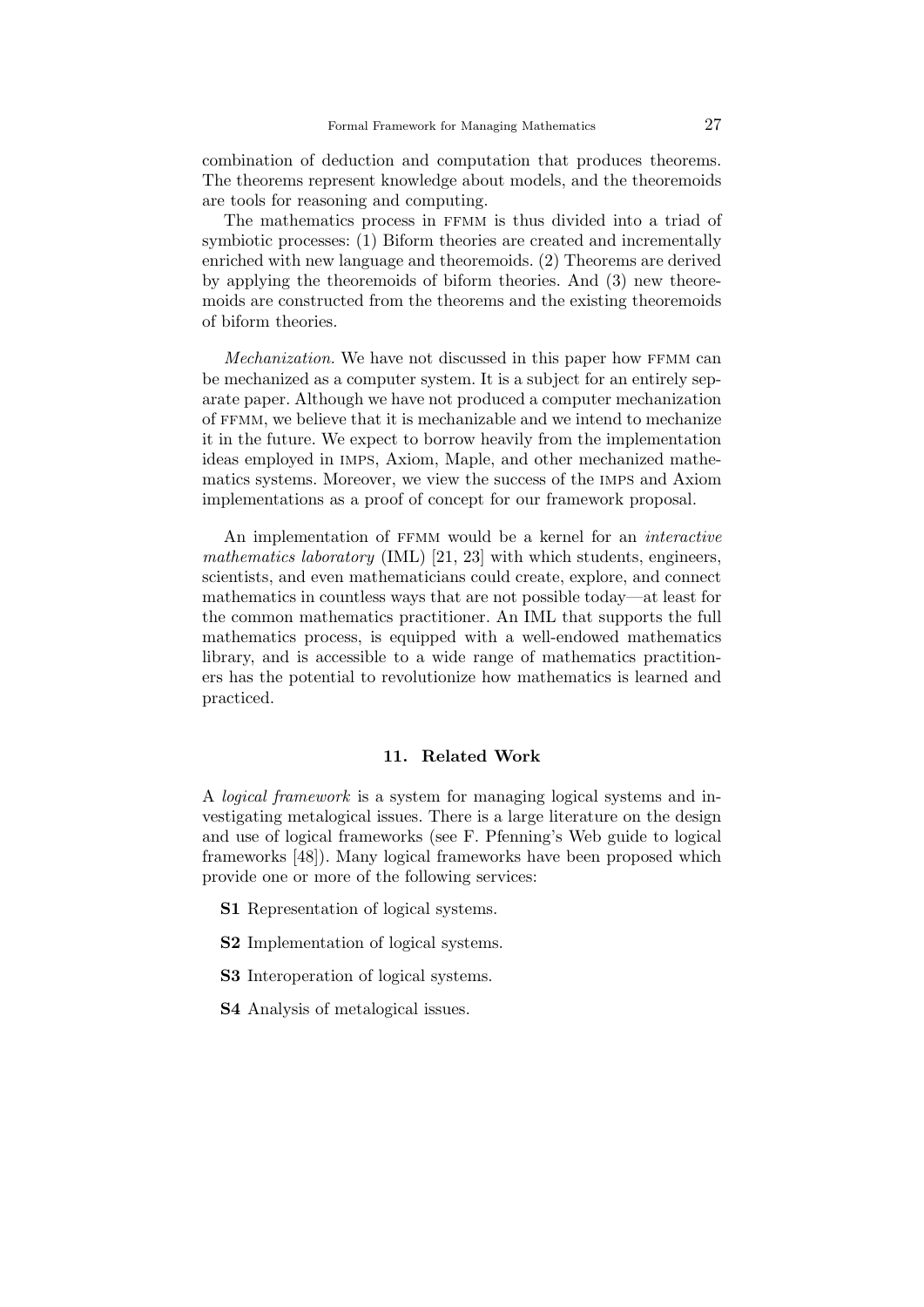FFMM is a logical framework that provides services S1 and S3. FFMM manages logical systems represented as biform theories. As we have shown, in FFMM biform theories can be connected with translations and interpretations and incrementally enriched, and a derivation can involve many different biform theories (of the same logic). Most logical frameworks deal with logical systems for deduction, but biform theories are for mixed deduction and computational. The notion of a biform theory is both simple and abstract: the details about the syntax and semantics of a biform theory  $T$  are given by the underlying logic of  $T$ and the details about derivation in  $T$  are given by the axiomoids of  $T$ .

The problem of integrating computer theorem proving and computer algebra systems is one of the primary challenges in mechanized mathematics today. A mechanized mathematics system that combines the capabilities of a computer theorem proving system and a computer algebra system would be of great value to a wide range of mathematics practitioners. Unfortunately, there has historically been very little communication between the computer theorem proving and computer algebra communities. Recently, researchers in Europe and North America have begun to pursue ways of integrating computer theorem proving and computer algebra (for example, see [7, 9, 13, 52]).

There are four general approaches for creating an integrated system. First, computational capabilities are added to a computer theorem proving system. Computation in various forms has been added to many computer theorem proving systems. Examples include (1) decision and simplification procedures (rewrite rule systems, propositional simplification using binary decision diagrams (BDDs), linear arithmetic [6], and generic algebraic simplification in imps [28, 30]) and (2) mechanisms for applying theorems and rules of inference (LCF-style tactics [35], imps macetes [28, 30], and imps proof scripts [26]).

Second, deductive capabilities are added to a computer algebra system. Examples include (1) Analytica [12], a computer theorem proving system for mathematical analysis implemented in Mathematica, (2) the incorporation of logic into the computer algebra system Axiom [49], and (3) the addition of formal proof capabilities to Maple using PVS libraries [16].

Third, a computer theorem proving system and a computer algebra system are combined. Examples include (1) systems combining a computer theorem proving system with a computer algebra system [37, 38] and (2) frameworks and techniques for integrating computer theorem proving and computer algebra systems [1, 3, 4, 34, 39, 41].

Fourth, a system is created in which deduction and computation are integrated at the bottom level. Examples include (1) the Theorema system [8] which is intended to support the full process of mathematical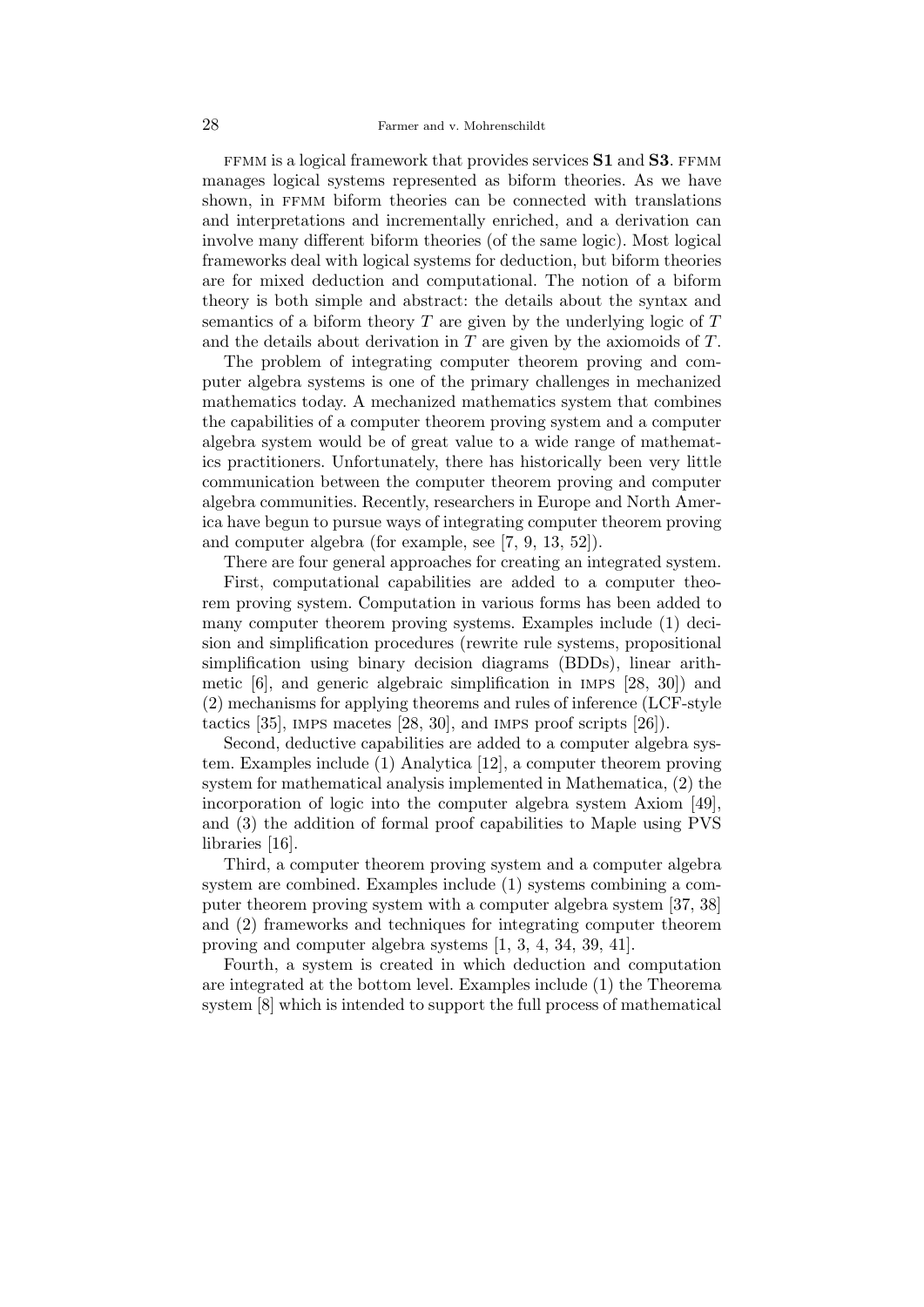problem solving including conjecture proving and computation and (2) the framework FFMM proposed in this paper.

#### Acknowledgements

The authors thank Bell Canada and MITACS for supporting this research.

#### References

- 1. Armando, A. and D. Zini: 2001, 'Interfacing Computer Algebra and Deduction Systems'. In: M. Kerber and M. Kohlhase (eds.): Symbolic Computation and Automated Reasoning. A. K. Peters, pp. 49–64.
- 2. Barros et al., B.: 1997, 'The Coq Proof Assistant Reference Manual, Version 6.1'. Available at ftp://ftp.inria.fr/INRIA/coq/V6.1/doc/ Reference-Manual.dvi.gz.
- 3. Benzmüller, C., M. Jamnik, M. Kerber, and V. Sorge: 2001, 'An Agent-Oriented Approach to Reasoning'. In: S. Linton and R. Sebastiani (eds.): CALCULEMUS-2001. pp. 48–63.
- 4. Bertoli, P., J. Calmet, F. Giunchiglia, and K. Homann: 1999, 'Specification and Integration of Theorem Provers and Computer Algebra Systems'. Fundamenta Informaticae 39.
- 5. Boyer, R. and J. Moore: 1988, A Computational Logic Handbook. Academic Press.
- 6. Boyer, R. S. and J. S. Moore: 1985, 'Integrating Decision Procedures into Heuristic Theorem Provers: A Case Study of Linear Arithmetic'. Technical Report icsca-cmp-44, Institute for Computing Science, University of Texas at Austin.
- 7. Buchberger, B.: 1996, 'Symbolic Computation: Computer Algebra and Logic'. In: F. Baader and K. U. Schulz (eds.): Frontiers of Combining Systems, Applied Logic Series. Kluwer Academic Publishers, pp. 193–220.
- 8. Buchberger, B., C. Dupré, T. Jebelean, F. Kriftner, K. Nakagawa, D. Vǎsaru, and W. Windsteiger: 2001, 'The TH∃OREM∀ Project: A Progress Report'. In: M. Kerber and M. Kohlhase (eds.): Symbolic Computation and Automated Reasoning. A. K. Peters, pp. 98–113.
- 9. Calculemus Project, 'Calculemus Project: Systems for Integrated Computation and Deduction'. Web site at http://www.mathweb.org/calculemus/.
- 10. Char, B. W., K. O. Geddes, G. H. Gonnet, B. L. Leong, M. B. Monagan, and S. M. Watt: 1991, Maple V Language Reference Manual. Springer-Verlag.
- 11. Church, A.: 1940, 'A Formulation of the Simple Theory of Types'. Journal of Symbolic Logic 5, 56–68.
- 12. Clarke, E. and X. Zhao: 1992, 'Analytica—A Theorem Prover in Mathematica'. In: D. Kapur (ed.): Automated Deduction—CADE-11, Vol. 607 of Lecture Notes in Computer Science. pp. 761–765.
- 13. Computer Algebra and Automated Reasoning, 'Computer Algebra and Automated Reasoning (CAAP) Project, University of St. Andrews'. Web site at http://www-theory.dcs.st-and.ac.uk/info/caar.html.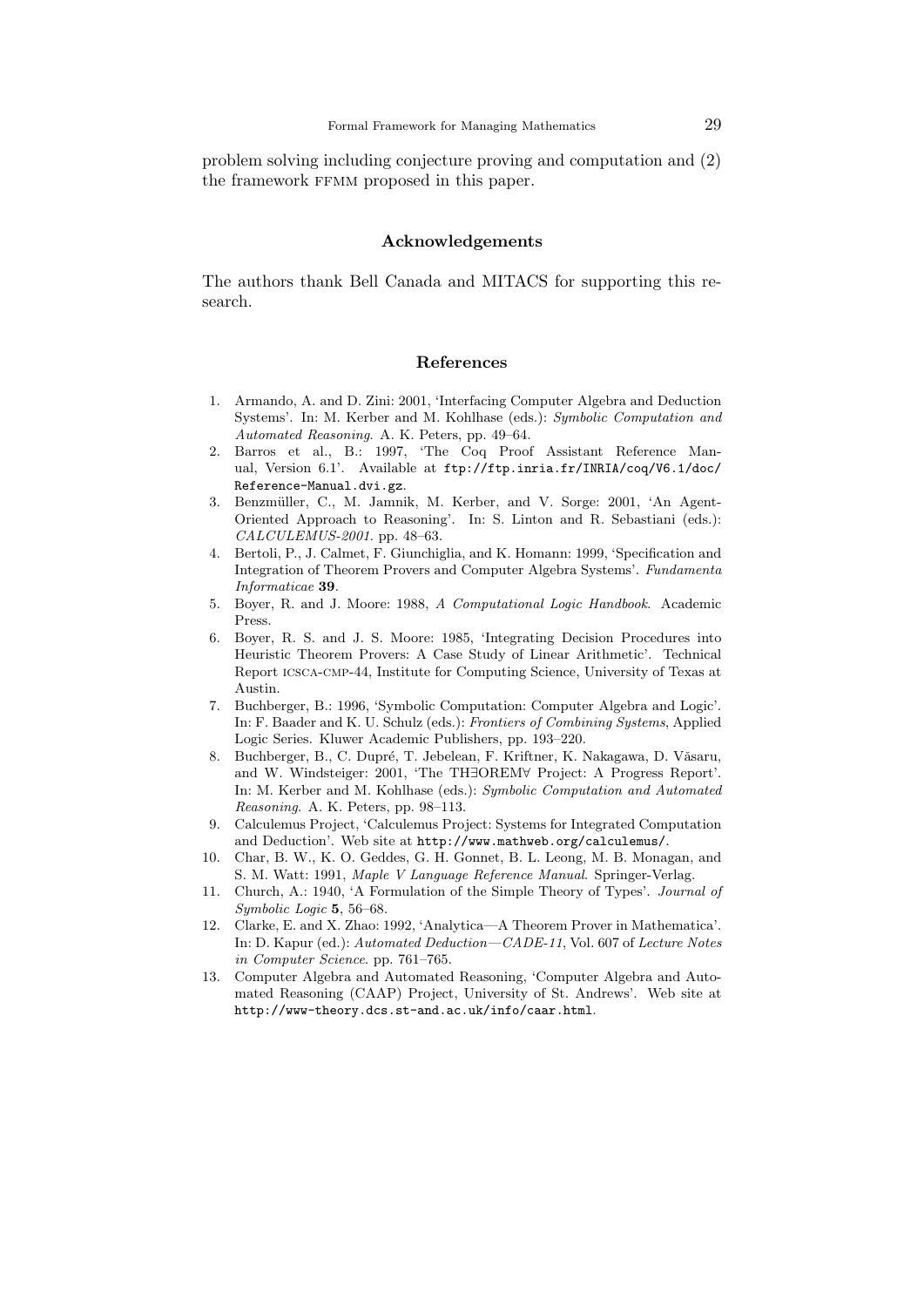#### 30 Farmer and v. Mohrenschildt

- 14. Constable, R. L., S. F. Allen, H. M. Bromley, W. R. Cleaveland, J. F. Cremer, R. W. Harper, D. J. Howe, T. B. Knoblock, N. P. Mendler, P. Panangaden, J. T. Sasaki, and S. F. Smith: 1986, Implementing Mathematics with the Nuprl Proof Development System. Englewood Cliffs, New Jersey: Prentice-Hall.
- 15. Craigen, D., S. Kromodimoeljo, I. Meisels, B. Pase, and M. Saaltink: 1991, 'eves: An Overview'. Technical Report CP-91-5402-43, ORA Corporation.
- 16. Dunstan, M., H. Gottliebsen, T. Kelsey, and U. Martin: 2001, 'Computer Algebra meets Automated Theorem Proving: A Maple-PVS Interface'. In: S. Linton and R. Sebastiani (eds.): CALCULEMUS-2001. pp. 107–119.
- 17. Enderton, H. B.: 1972, A Mathematical Introduction to Logic. Academic Press.
- 18. Farmer, W. M.: 1990, 'A Partial Functions Version of Church's Simple Theory of Types'. Journal of Symbolic Logic 55, 1269–91.
- 19. Farmer, W. M.: 1993, 'A Simple Type Theory with Partial Functions and Subtypes'. Annals of Pure and Applied Logic 64, 211–240.
- 20. Farmer, W. M.: 1994, 'Theory Interpretation in Simple Type Theory'. In: J. H. et al. (ed.): Higher-Order Algebra, Logic, and Term Rewriting, Vol. 816 of Lecture Notes in Computer Science. pp. 96–123.
- 21. Farmer, W. M.: 1998, 'The Interactive Mathematics Laboratory'. In: Proceedings of the 31st Annual Small College Computing Symposium (SCCS '98). pp. 84–94.
- 22. Farmer, W. M.: 2000a, 'An Infrastructure for Intertheory Reasoning'. In: D. McAllester (ed.): Automated Deduction—CADE-17, Vol. 1831 of Lecture Notes in Computer Science. pp. 115–131.
- 23. Farmer, W. M.: 2000b, 'A Proposal for the Development of an Interactive Mathematics Laboratory for Mathematics Education'. In: E. Melis (ed.): CADE-17 Workshop on Deduction Systems for Mathematics Education. pp. 20–25.
- 24. Farmer, W. M.: 2001, 'stmm: A Set Theory for Mechanized Mathematics'. Journal of Automated Reasoning 26, 269–289.
- 25. Farmer, W. M. and J. D. Guttman: 2000, 'A Set Theory with Support for Partial Functions'. Studia Logica 66, 59–78.
- 26. Farmer, W. M., J. D. Guttman, M. E. Nadel, and F. J. Thayer: 1994, 'Proof Script Pragmatics in imps'. In: A. Bundy (ed.): Automated Deduction—CADE-12, Vol. 814 of Lecture Notes in Computer Science. pp. 356–370.
- 27. Farmer, W. M., J. D. Guttman, and F. J. Thayer: 1992, 'Little Theories'. In: D. Kapur (ed.): Automated Deduction—CADE-11, Vol. 607 of Lecture Notes in Computer Science. pp. 567–581.
- 28. Farmer, W. M., J. D. Guttman, and F. J. Thayer: 1993a, 'imps: An Interactive Mathematical Proof System'. Journal of Automated Reasoning 11, 213–248.
- 29. Farmer, W. M., J. D. Guttman, and F. J. Thayer: 1993b, 'The imps User's Manual'. Technical Report M-93B138, The mitre Corporation. Available at http://imps.mcmaster.ca/.
- 30. Farmer, W. M., J. D. Guttman, and F. J. Thayer: 1995, 'Contexts in Mathematical Reasoning and Computation'. Journal of Symbolic Computation 19, 201–216.
- 31. Farmer, W. M., J. D. Guttman, and F. J. Thayer Fábrega: 1996, 'IMPS: An Updated System Description'. In: M. McRobbie and J. Slaney (eds.): Automated Deduction—CADE-13, Vol. 1104 of Lecture Notes in Computer Science. pp. 298–302.
- 32. Farmer, W. M. and M. v. Mohrenschildt: 2000, 'Transformers for Symbolic Computation and Formal Deduction'. In: S. Colton, U. Martin, and V.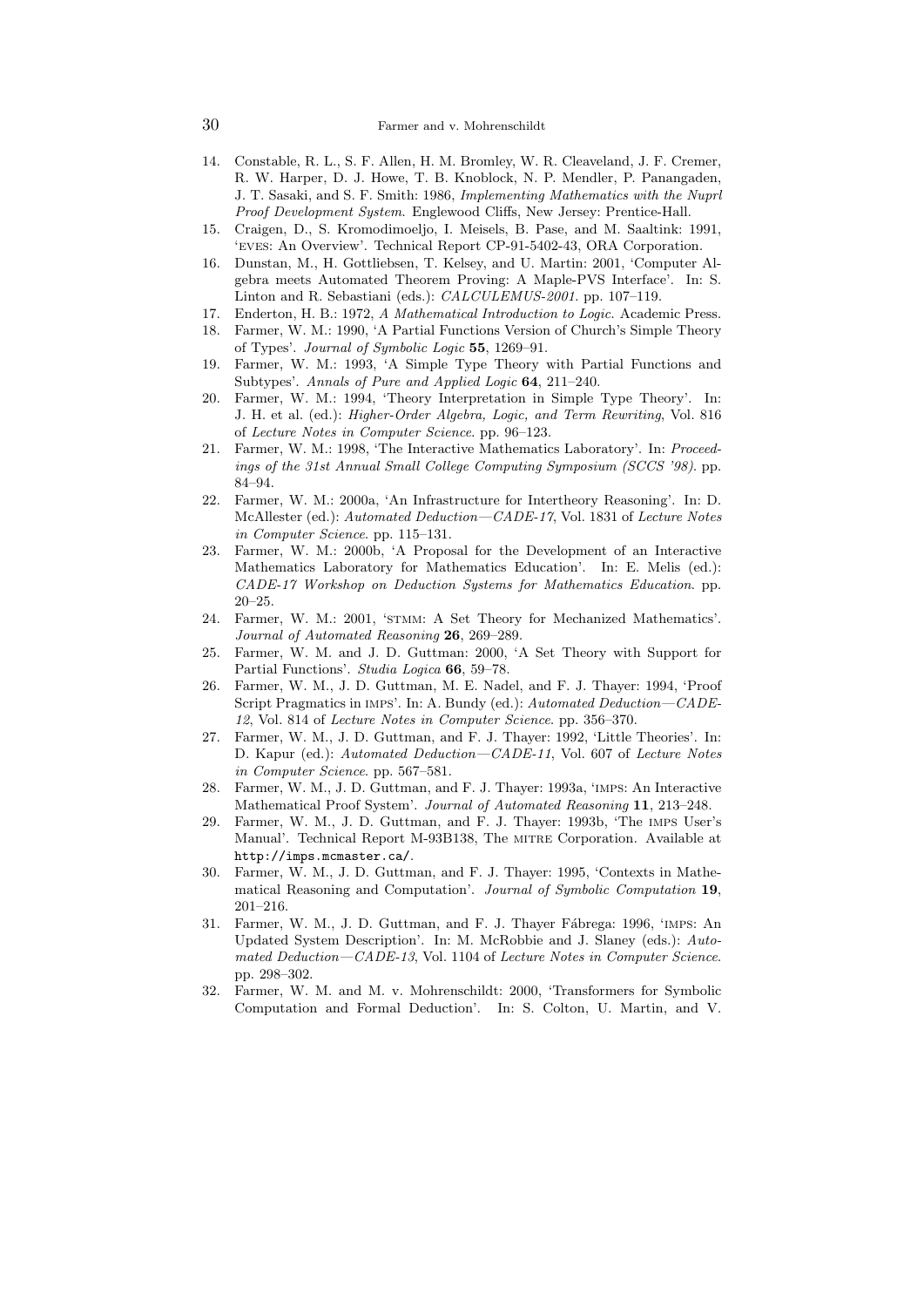Sorge (eds.): CADE-17 Workshop on the Role of Automated Deduction in Mathematics. pp. 36–45.

- 33. Farmer, W. M. and M. v. Mohrenschildt: 2002, 'A Detailed Description of A Formal Framework for Managing Mathematics'. Technical report, McMaster University. Available at http://imps.mcmaster.ca/mathscheme/.
- 34. Giunchiglia, F., P. Pecchiari, and C. Talcott: 2001, 'Reasoning Theories'. Journal of Automated Reasoning 26, 291–331.
- 35. Gordon, M., R. Milner, and C. P. Wadsworth: 1979, Edinburgh LCF: A Mechanised Logic of Computation, Vol. 78 of Lecture Notes in Computer Science. Springer-Verlag.
- 36. Gordon, M. J. C. and T. F. Melham: 1993, Introduction to HOL: A Theorem Proving Environment for Higher Order Logic. Cambridge University Press.
- 37. Harrison, J. and L. Théry: 1998, 'A Skeptic's Approach to Combining HOL and Maple'. Journal of Automated Reasoning 21, 279–294.
- 38. Homann, K. and J. Calmet: 1995, 'Combining Theorem Proving and Symbolic Mathematical Computing'. In: J. Calmet and J. A. Campbell (eds.): Integrating Symbolic Mathematical Computation and Artificial Intelligence, Vol. 958 of Lecture Notes in Computer Science.
- 39. Homann, K. and J. Calmet: 1996, 'Structures for Symbolic Mathematical Reasoning and Computation'. In: J. Calmet (ed.): DISCO'96: Design and Implementation of Symbolic Computation Systems, Vol. 1128 of Lecture Notes in Computer Science. Springer, pp. 216–227.
- 40. Jenks, R. D. and R. S. Sutor: 1992, Axiom : The Scientific Computation System. Springer-Verlag.
- 41. Kerber, M., M. Kohlhase, and V. Sorge: 1998, 'Integrating Computer Algebra Into Proof Planning'. Journal of Automated Reasoning 21, 327–355.
- 42. Macsyma: 1996, Macsyma Mathematics and System Reference Manual. Macsyma Inc.
- 43. McCune, W.: 1990, 'otter 2.0'. In: M. E. Stickel (ed.): 10th International Conference on Automated Deduction, Vol. 449 of Lecture Notes in Computer Science. pp. 663–664.
- 44. Monk, L. G.: 1988, 'Inference Rules Using Local Contexts'. Journal of Automated Reasoning 4, 445–462.
- 45. Nederpelt, R. P., J. H. Geuvers, and R. C. D. Vrijer (eds.): 1994, Selected Papers on Automath, Vol. 133 of Studies in Logic and The Foundations of Mathematics. North Holland.
- 46. Owre, S., S. Rajan, J. M. Rushby, N. Shankar, and M. Srivas: 1996, 'PVS: Combining Specification, Proof Checking, and Model Checking'. In: R. Alur and T. A. Henzinger (eds.): Computer Aided Verification: 8th International Conference, CAV '96, Vol. 1102 of Lecture Notes in Computer Science. pp. 411–414.
- 47. Paulson, L. C.: 1994, Isabelle: A Generic Theorem Prover, Vol. 828 of Lecture Notes in Computer Science. Springer-Verlag.
- 48. Pfenning, F., 'Logical Frameworks'. Web site at http://www.cs.cmu.edu/afs/ cs.cmu.edu/user/fp/www/lfs.html.
- 49. Poll, E. and S. Thompson: 1998, 'Adding the Axioms to Axiom: Towards a System of Automated Reasoning in Aldor'. Technical Report 6-9, Computing Laboratory, University of Kent.
- 50. Rudnicki, P.: 1992, 'An Overview of the mizar Project'. Technical report, Department of Computing Science, University of Alberta.
- 51. Shoenfield, J. R.: 1967, Mathematical Logic. Addison-Wesley.